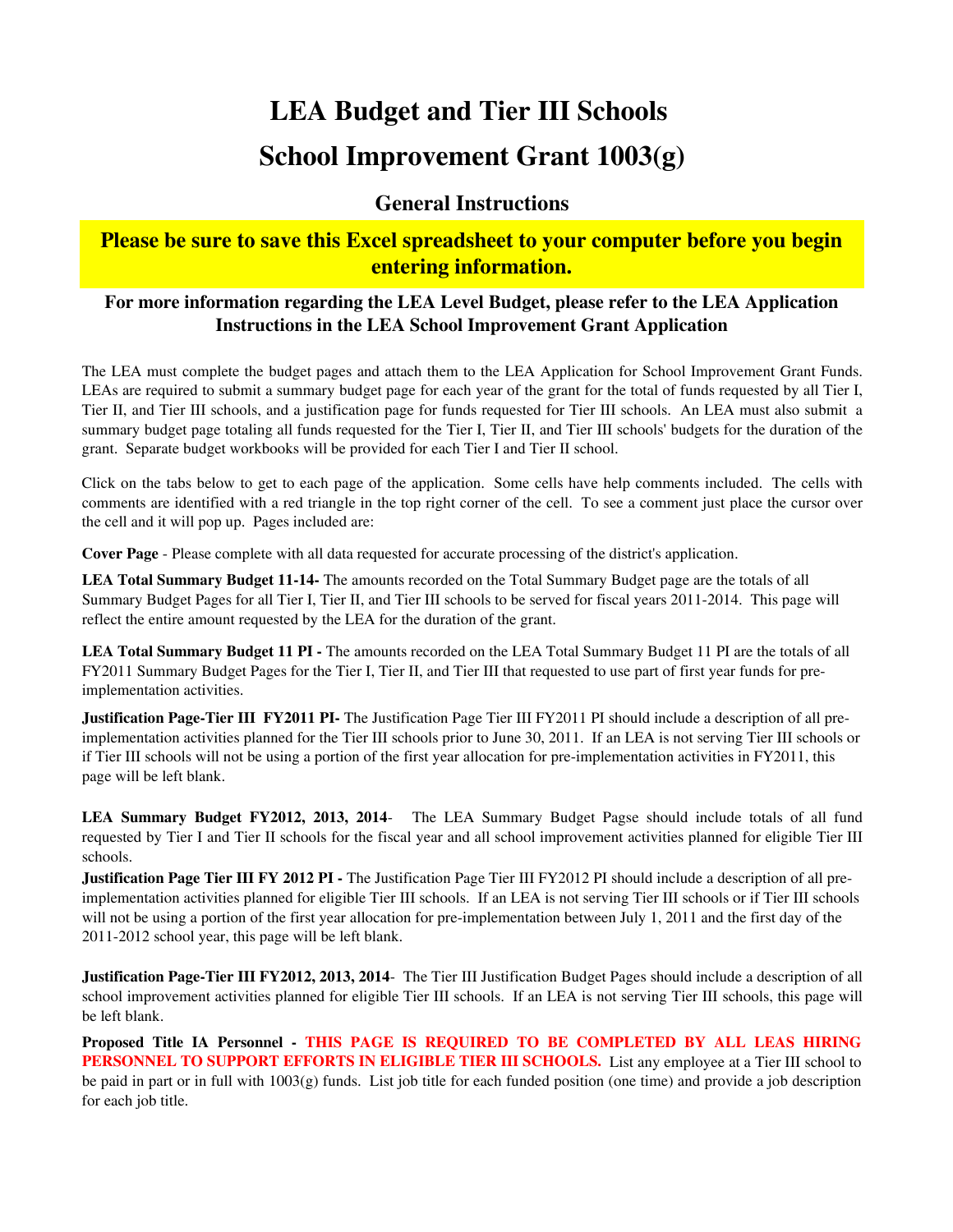## **LEA Budget Includes Activities at Eligible Tier III Schools School Improvement Grant 1003(g)**

| <b>District</b>                           |                        | <b>Justice A. W. SeeWorth Academy</b> | <b>E002</b> | <b>County</b>                   | <b>Oklahoma</b>               | 55             |
|-------------------------------------------|------------------------|---------------------------------------|-------------|---------------------------------|-------------------------------|----------------|
|                                           | Name                   |                                       | Code        |                                 | Name                          | Code           |
| <b>Address</b>                            | 12600 N. Kelley        |                                       |             |                                 | Oklahoma City                 | 73131          |
|                                           | <b>Mailing Address</b> |                                       |             |                                 | City                          | $Zip(9-digit)$ |
| Phone                                     | 405-475-6400           |                                       | <b>Fax</b>  | 405-475-5561                    |                               |                |
|                                           | Area Code and Number   |                                       |             | Area Code and Number            |                               |                |
| Steven Huff<br><b>Application Contact</b> |                        |                                       |             |                                 | 405-833-0734                  |                |
|                                           |                        | Type or Print Name                    |             |                                 | <b>School Phone</b>           |                |
|                                           |                        | stevehuff@cox.net                     |             |                                 | 405-833-0734                  |                |
|                                           |                        | E-mail Address                        |             |                                 | <b>Summer Phone</b>           |                |
| <b>School SIG Contact</b>                 |                        | J Grigg or Sharilynn Rodgers          |             | $326.5628$ (sr) $409.2860$ (jg) | srodgers@seeworthacademy.org  |                |
|                                           |                        | Type or Print Name                    | Telephone   |                                 | E-mail Address                |                |
| Superintendent                            |                        | Janet Grigg                           |             |                                 | mamajisok@seeworthacademy.org |                |
|                                           |                        | Type or Print Name                    |             |                                 | E-mail Address                |                |

#### **Submission Guidelines:**



- Before proceeding:
- \* Has the district engaged in comprehensive planning at all Tier III schools to ensure effective implementation/integration of selected school improvement activities?
- \* Have the appropriate groups participated in consultation and planning?
- \* Has the LEA planned and budgeted for the required LEA activities including establishing a Turnaround Office or Officer(s) and providing oversight and monitoring of the implementation of the selected intervention models at all Tier I and Tier II schools to be served?

#### **To be completed by the Oklahoma State Department of Education**

Authorized SDE Staff Date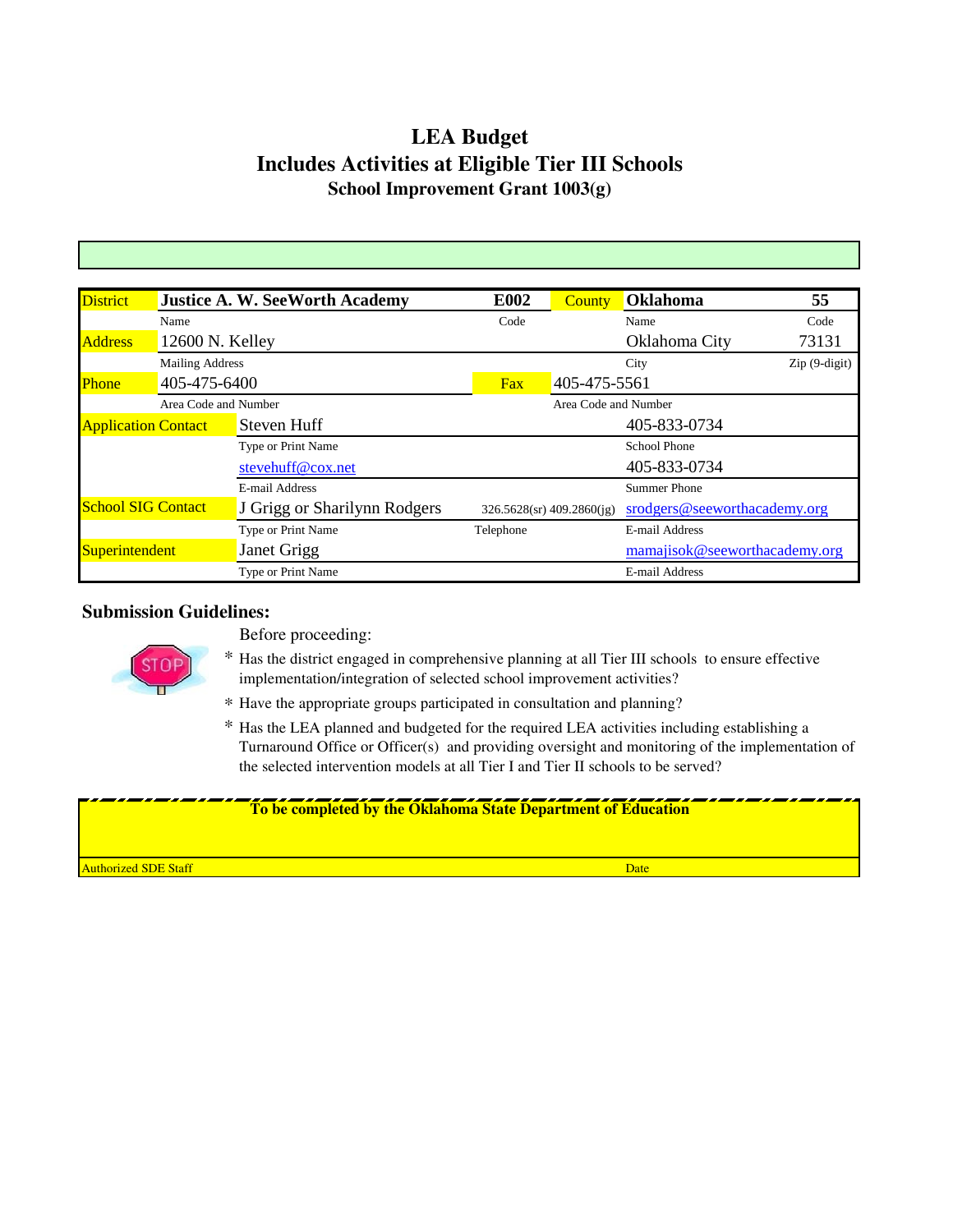#### **Oklahoma State Department of Education**

#### **FY:2011-2014**

**Title I Part A School Improvement Grant 1003(g)**

**Total LEA Summary Budget for all LEA Activities and Funds Requested for Tier I and Tier II Schools**

| Project Code: 519 | Total Requested \$5,997,273.00 | District: Justice A.W. Seeworth Academy | E002 | County: | <b>Oklahoma</b> |      |
|-------------------|--------------------------------|-----------------------------------------|------|---------|-----------------|------|
|                   |                                | Name                                    | Code |         | Name            | Code |

|            |                              | <b>Instruction</b>                       | Attendance<br>and Social | Guidance<br><b>Services</b> |                     | <b>Improvement of Instruction</b><br>2210   | Planning<br><b>Services</b> | Research<br><b>Services</b>            | Transportation<br>Vehicle    | Vehicle<br>Servicing and       | <b>Subtotals</b> |
|------------|------------------------------|------------------------------------------|--------------------------|-----------------------------|---------------------|---------------------------------------------|-----------------------------|----------------------------------------|------------------------------|--------------------------------|------------------|
|            | Function                     |                                          | <b>Work Services</b>     |                             | Curriculum          | <b>Staff</b>                                |                             |                                        | Operation<br><b>Services</b> | Maintenance<br><b>Services</b> |                  |
|            | Object                       | <b>1000</b>                              | 2110                     | 2120                        | Development<br>2212 | Training<br>2213                            | 2541                        | 2542                                   | 2720                         | 2740                           |                  |
| <b>100</b> | Salaries                     |                                          |                          |                             |                     |                                             |                             |                                        |                              |                                |                  |
|            |                              | \$1,200,000.00                           | \$225,000.00             | \$480,000.00                |                     |                                             |                             | \$697,500.00 \$150,000.00 \$120,000.00 | \$162,000.00                 |                                | \$3,034,500.00   |
| <b>200</b> | Benefits                     |                                          |                          |                             |                     |                                             |                             |                                        |                              |                                |                  |
| 300        | <b>Professional Services</b> | \$336,000.00                             | \$67,500.00              | \$134,400.00                |                     | \$195,300.00                                |                             | \$45,000.00 \$24,000.00                | \$27,000.00                  |                                | \$829,200.00     |
|            |                              |                                          |                          | \$298,080.00                |                     | \$217,500.00                                |                             |                                        |                              |                                | \$515,580.00     |
| 400        | <b>Property Services</b>     |                                          |                          |                             |                     |                                             |                             |                                        |                              |                                |                  |
| 500        | <b>Other Services</b>        |                                          |                          |                             |                     |                                             |                             |                                        |                              |                                |                  |
| 600        | Materials                    | \$1,019,940.00                           |                          |                             |                     | \$22,053.00                                 |                             |                                        |                              | \$324,000.00                   | \$1,365,993.00   |
| 700        | Property                     |                                          |                          |                             |                     |                                             |                             |                                        | \$252,000.00                 |                                | \$252,000.00     |
| 800        | Other Objects                |                                          |                          |                             |                     |                                             |                             |                                        |                              |                                |                  |
|            | <b>Subtotals</b>             | \$2,555,940.00 \$292,500.00 \$912,480.00 |                          |                             |                     | $$1,132,353.00$ $$195,000.00$ $$144,000.00$ |                             |                                        | \$441,000.00                 | \$324,000.00                   | \$5,997,273.00   |
|            |                              |                                          |                          |                             |                     |                                             |                             |                                        |                              | <b>TOTAL BUDGET</b>            |                  |
|            | <b>Authorized Signature:</b> |                                          |                          |                             |                     |                                             | Date:                       |                                        |                              |                                | \$5,997,273.00   |

**Special Notes:** Federal funds received must supplement and may not supplant state and local funds that, in the absence of federal funds, would be used to support these activities.

Reimbursement for obligations is subject to final approval of the budget. If the LEA expends funds on nonallowable program costs prior to budget approval, the LEA is **responsible for covering those costs from other funds.**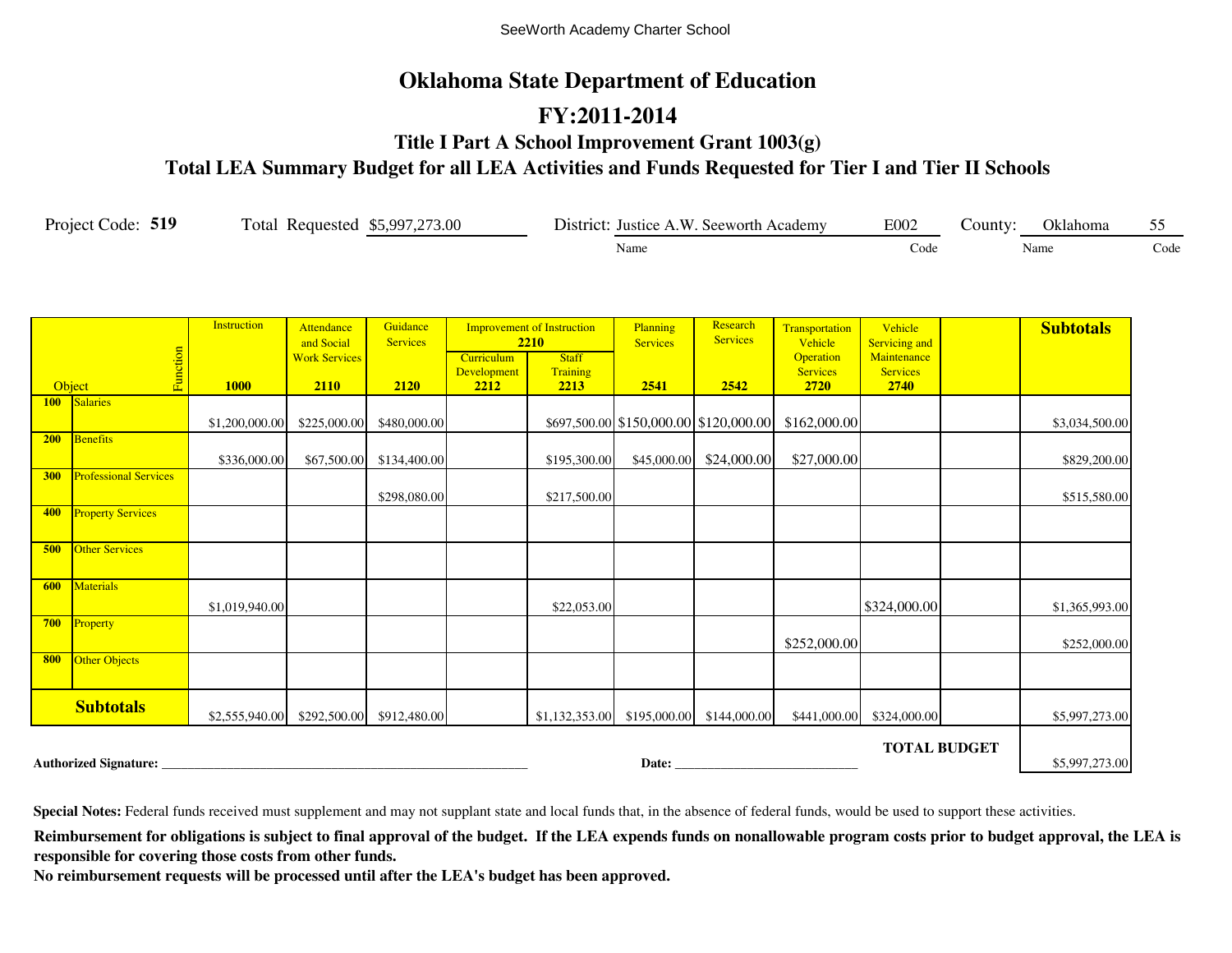#### **Oklahoma State Department of Education**

#### **FY2012-2014**

**Title I Part A School Improvement Grant 1003(g)**

**Total LEA Summary Budget for all LEA Activities and Funds Requested for Tier I and Tier II Schools**

| Project Code: 537 | Total<br>Requested | District: Justice A.W. Seeworth Academy | E002 | Oklahoma<br>.`ountv: | - -  |
|-------------------|--------------------|-----------------------------------------|------|----------------------|------|
|                   |                    | Name                                    | Code | Name                 | Code |

|            | Function<br>Object           | Instruction<br><b>1000</b> | Guidance<br><b>Services</b><br>2120 | 2210<br>Curriculum<br>Development<br>2212 | <b>Improvement of Instruction</b><br><b>Staff</b><br>Training<br>2213 | Parental<br>Advisory<br>Committee<br><b>2190</b> | Academic<br>Student<br>Assessment<br>2240 | Personnel<br>(Staff)<br>Services<br>2570 | Transportation<br>Vehicle<br>Operation<br><b>Services</b><br>2720 | Vehicle<br>Servicing and<br>Maintenance<br><b>Services</b><br>2740 | Planning<br><b>Services</b><br>2541 | <b>Subtotals</b> |
|------------|------------------------------|----------------------------|-------------------------------------|-------------------------------------------|-----------------------------------------------------------------------|--------------------------------------------------|-------------------------------------------|------------------------------------------|-------------------------------------------------------------------|--------------------------------------------------------------------|-------------------------------------|------------------|
|            | 100 Salaries                 |                            |                                     |                                           |                                                                       |                                                  |                                           |                                          |                                                                   |                                                                    |                                     |                  |
| 200        | Benefits                     |                            |                                     |                                           |                                                                       |                                                  |                                           |                                          |                                                                   |                                                                    |                                     |                  |
| <b>300</b> | <b>Professional Services</b> |                            |                                     |                                           |                                                                       |                                                  |                                           |                                          |                                                                   |                                                                    |                                     |                  |
| 400        | <b>Property Services</b>     |                            |                                     |                                           |                                                                       |                                                  |                                           |                                          |                                                                   |                                                                    |                                     |                  |
| 500        | <b>Other Services</b>        |                            |                                     |                                           |                                                                       |                                                  |                                           |                                          |                                                                   |                                                                    |                                     |                  |
| 600        | Materials                    |                            |                                     |                                           |                                                                       |                                                  |                                           |                                          |                                                                   |                                                                    |                                     |                  |
| 700        | Property                     |                            |                                     |                                           |                                                                       |                                                  |                                           |                                          |                                                                   |                                                                    |                                     |                  |
| 800        | Other Objects                |                            |                                     |                                           |                                                                       |                                                  |                                           |                                          |                                                                   |                                                                    |                                     |                  |
|            | <b>Subtotals</b>             |                            |                                     |                                           |                                                                       |                                                  |                                           |                                          |                                                                   |                                                                    |                                     |                  |
|            |                              |                            |                                     |                                           |                                                                       |                                                  |                                           | Date: No. 1996                           |                                                                   |                                                                    | <b>TOTAL BUDGET</b>                 |                  |

**Special Notes:** Federal funds received must supplement and may not supplant state and local funds that, in the absence of federal funds, would be used to support these activities.

Reimbursement for obligations is subject to final approval of the budget. If the LEA expends funds on nonallowable program costs prior to budget approval, the LEA is **responsible for covering those costs from other funds.**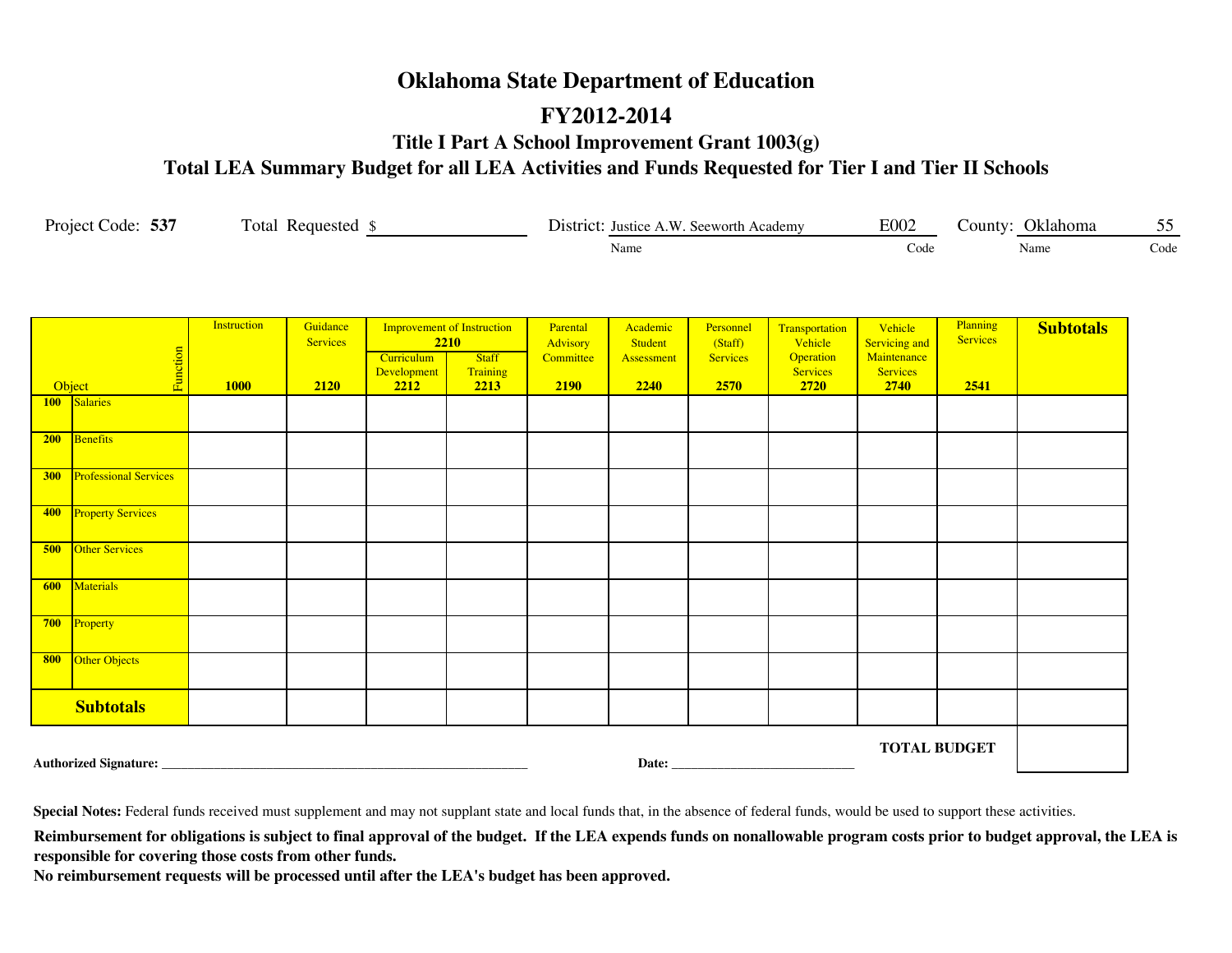# **LEA Summary Budget - Total of All Funds Requested for FY2012 Oklahoma State Department of Education Title I Part A School Improvement Grant 1003(g) FY2011-2012**

| Project Code: 519<br>FY2012 Requested \$2,000,000.00 |                              |                    |                                 |                             |                                   |                                           | District: Justice A.W. Seeworth Academy | E002                        | Oklahoma                             | 55                                     |           |                  |      |
|------------------------------------------------------|------------------------------|--------------------|---------------------------------|-----------------------------|-----------------------------------|-------------------------------------------|-----------------------------------------|-----------------------------|--------------------------------------|----------------------------------------|-----------|------------------|------|
|                                                      |                              |                    |                                 |                             |                                   |                                           |                                         | Name                        |                                      |                                        | Code Name |                  | Code |
|                                                      |                              | <b>Instruction</b> | <b>Attendance</b><br>and Social | Guidance<br><b>Services</b> |                                   | <b>Improvement of Instruction</b><br>2210 | Planning<br><b>Services</b>             | Research<br><b>Services</b> | Transportation<br>Vehicle            | Vehicle<br>Servicing and               |           | <b>Subtotals</b> |      |
|                                                      | Function<br>Object           | <b>1000</b>        | <b>Work Services</b><br>2110    | 2120                        | Curriculum<br>Development<br>2212 | <b>Staff</b><br>Training<br>2213          | 2541                                    | 2542                        | Operation<br><b>Services</b><br>2720 | Maintenance<br><b>Services</b><br>2740 |           |                  |      |
|                                                      | 100 Salaries                 | \$400,000.00       | \$75,000.00                     | \$160,000.00                |                                   | \$32,500.00                               | \$50,000.00                             | \$40,000.00                 | \$54,000.00                          |                                        |           | \$811,500.00     |      |
| 200                                                  | Benefits                     | \$112,000.00       | \$22,500.00                     | \$44,800.00                 |                                   | \$9,100.00                                | \$15,000.00                             | \$8,000.00                  | \$9,000.00                           |                                        |           | \$220,400.00     |      |
| 300                                                  | <b>Professional Services</b> |                    |                                 | \$99,360.00                 |                                   | \$72,500.00                               |                                         |                             |                                      |                                        |           | \$171,860.00     |      |
| 400                                                  | <b>Property Services</b>     |                    |                                 |                             |                                   |                                           |                                         |                             |                                      |                                        |           |                  |      |
| 500                                                  | <b>Other Services</b>        |                    |                                 |                             |                                   |                                           |                                         |                             |                                      |                                        |           |                  |      |
| 600                                                  | <b>Materials</b>             | \$420,766.00       |                                 |                             |                                   | \$15,474.00                               |                                         |                             |                                      | \$108,000.00                           |           | \$544,240.00     |      |
| 700                                                  | Property                     |                    |                                 |                             |                                   |                                           |                                         |                             | \$252,000.00                         |                                        |           | \$252,000.00     |      |
| 800                                                  | Other Objects                |                    |                                 |                             |                                   |                                           |                                         |                             |                                      |                                        |           |                  |      |
|                                                      | <b>Subtotals</b>             | \$932,766.00       | \$97,500.00                     | \$304,160.00                |                                   | \$129,574.00                              | \$65,000.00                             | \$48,000.00                 | \$315,000.00                         | \$108,000.00                           |           | \$2,000,000.00   |      |
|                                                      |                              |                    |                                 |                             |                                   |                                           | Date: <u>Date:</u>                      |                             |                                      | <b>TOTAL BUDGET</b>                    |           | \$2,000,000.00   |      |

**Special Notes:** Federal funds received must supplement and may not supplant state and local funds that, in the absence of federal funds, would be used to support these activities.

Reimbursement for obligations is subject to final approval of the budget. If the LEA expends funds on nonallowable program costs prior to budget approval, the LEA is **responsible for covering those costs from other funds.**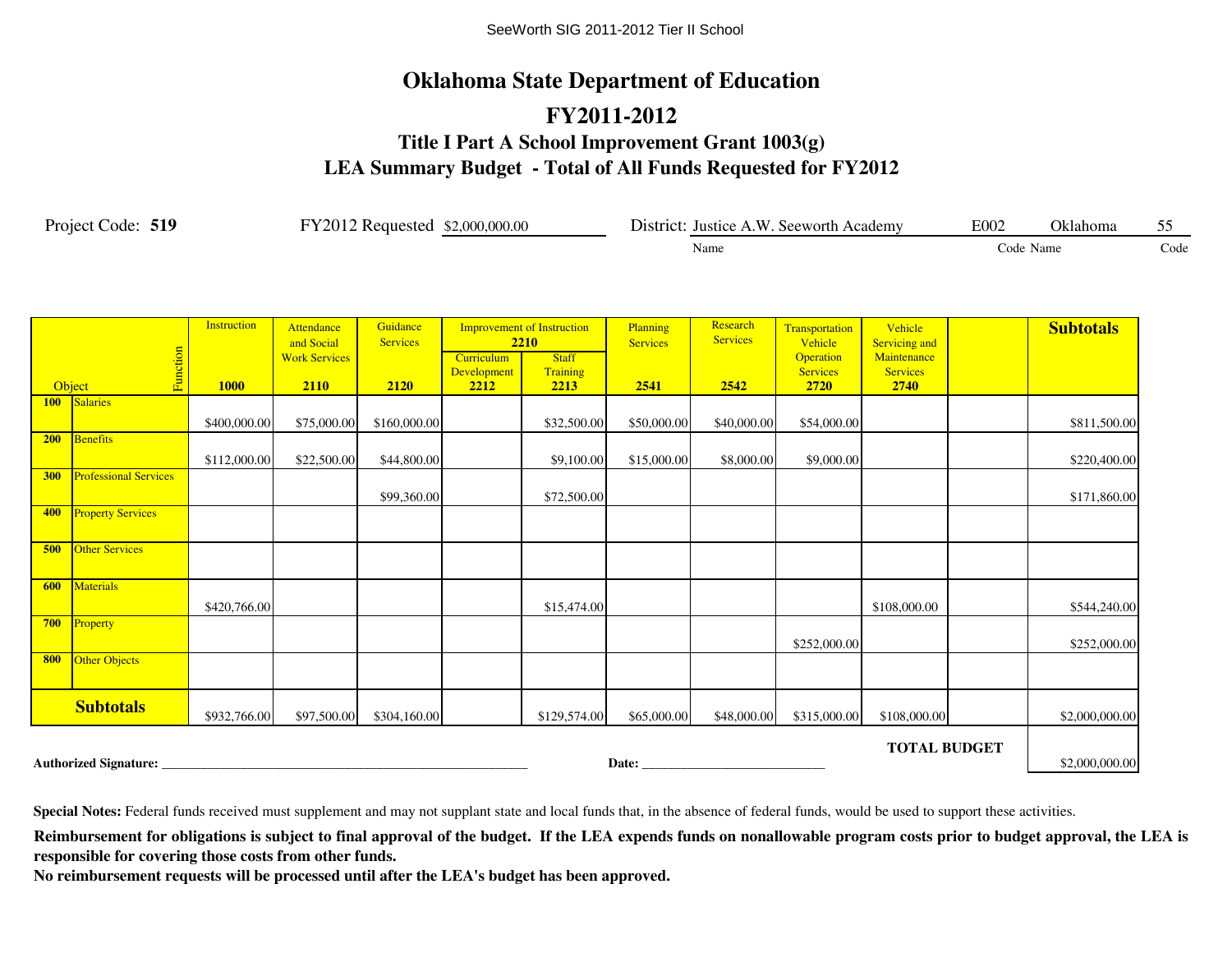## **LEA Budget Justification FY2011.2012 for Tier II schools Title I Part A School Improvement Grant 1003(g)**

Project

| Code:           | 519           | District: Justice Alma Wilson SeeWorth Academy                                                                                                | 55/E002              |  |  |  |  |  |  |  |  |
|-----------------|---------------|-----------------------------------------------------------------------------------------------------------------------------------------------|----------------------|--|--|--|--|--|--|--|--|
|                 |               | Name                                                                                                                                          | County/District Code |  |  |  |  |  |  |  |  |
|                 |               | Provide the information requested below for each amount budgeted in the OCAS Summary Budget. (Use additional pages as necessary.)             |                      |  |  |  |  |  |  |  |  |
| <b>Function</b> | <b>Object</b> | <b>Expenditure Description and Itemization</b>                                                                                                | <b>Subtotals</b>     |  |  |  |  |  |  |  |  |
| <b>1000</b>     | <b>100</b>    | <b>Position &amp; Grade</b><br><b>Name</b><br><b>FTE</b><br><b>Salary</b>                                                                     |                      |  |  |  |  |  |  |  |  |
| 1000            | 100           | TBD_<br>Math: 5 HQ Supplemental Math Instructors<br>5 @ \$40,000<br>\$200,000                                                                 |                      |  |  |  |  |  |  |  |  |
| 1000            | 100           | Reading: 5 HQ Supplemental Reading Instructors 5 @ \$40,000<br><b>TBD</b><br>\$200,000                                                        | \$400,000.00         |  |  |  |  |  |  |  |  |
| <b>1000</b>     | 200           | <b>Benefits</b>                                                                                                                               |                      |  |  |  |  |  |  |  |  |
|                 |               | Benefits for Math and Reading Supplemental Instructors                                                                                        | \$112,000.00         |  |  |  |  |  |  |  |  |
| <b>1000</b>     | 600           | <b>Supplemental Classroom Materials and Supplies</b>                                                                                          |                      |  |  |  |  |  |  |  |  |
|                 |               | Singapore Math textbooks and workbooks for the supplemental math classrooms (3rd-8th grade, Algebra and Geometry students) \$25,000.          |                      |  |  |  |  |  |  |  |  |
|                 |               | Teacher supplemental math sets: Elementary, Middle and Algebra/Geometry to serve supplemental math instructors and the curriculum director.   |                      |  |  |  |  |  |  |  |  |
|                 |               | \$2,000.                                                                                                                                      |                      |  |  |  |  |  |  |  |  |
|                 |               | Student supplemental math texts/workbooks (3-8 Algebra/Geometry) and manipulates. Some titles include: Primary Math Text grades 3-8 and       |                      |  |  |  |  |  |  |  |  |
|                 |               | Algebra and Geometry \$25,000.                                                                                                                |                      |  |  |  |  |  |  |  |  |
|                 |               | Mental Math Workbooks each grade for 3-8 and Algebra and Geometry, Base 10 starter set, Centimeter Cubes, Place Value strips, number cards    |                      |  |  |  |  |  |  |  |  |
|                 |               | \$10,000.                                                                                                                                     |                      |  |  |  |  |  |  |  |  |
|                 |               | Decimal cubes, Place Value Cards, Laminated Hundreds Board, Rainbow Fraction Circles, Magnetic Frame Boards \$8,000                           |                      |  |  |  |  |  |  |  |  |
|                 |               | Classroom Supplies for Multisensory Math and Reading Techniques: Highlighters, Colored Post-it Note Pads, Construction Paper for 15           |                      |  |  |  |  |  |  |  |  |
|                 |               | classrooms. \$750.                                                                                                                            |                      |  |  |  |  |  |  |  |  |
|                 |               | Student supplemental math classroom calculators 60 @ \$19.99, Student scientific/graphing calculators 60 @ \$120.00 Total \$8,399.40.         |                      |  |  |  |  |  |  |  |  |
|                 |               | Math Binders, Pencils, Paper \$3,778.60.                                                                                                      |                      |  |  |  |  |  |  |  |  |
|                 |               | Apple IPADs 100 @ \$649, protective covers 100 @ \$50, 1700 ebooks @ \$12.94 Total \$91,898                                                   |                      |  |  |  |  |  |  |  |  |
|                 |               | 2 Mobile Computer Lab each with 25 Apple Laptops @\$1500 (total 50 laptops). 2carts/routers \$2500 each, 2printers \$600 each Total \$81,200. |                      |  |  |  |  |  |  |  |  |
|                 |               | 2 Computer Labs: 60 Apple Computers @\$1500, 60 IPADs @ \$600, 4 Smart Boards with Projector \$4,500 each, Hand Held Answering                |                      |  |  |  |  |  |  |  |  |
|                 |               | Systems 11,000 2 Heavy Duty Printers \$1200 Total \$160,340.                                                                                  | \$420,766.00         |  |  |  |  |  |  |  |  |
| 2110            | 100           | <b>Position &amp; Grade</b><br><b>FTE</b><br><b>Name</b><br><b>Salary</b>                                                                     |                      |  |  |  |  |  |  |  |  |
|                 |               | 3 @ \$25,000<br><b>TBD</b><br>Attendance Advocate<br>\$75,000                                                                                 | \$75,000.00          |  |  |  |  |  |  |  |  |
| 2110            | 200           | <b>Benefits</b>                                                                                                                               |                      |  |  |  |  |  |  |  |  |
|                 |               | <b>Benefits for Attendance Advocates</b>                                                                                                      | \$22,500.00          |  |  |  |  |  |  |  |  |
| 2120            | 100           | <b>Position &amp; Grade</b><br><b>FTE</b><br><b>Name</b><br><b>Salary</b>                                                                     |                      |  |  |  |  |  |  |  |  |
|                 |               | TBD<br>Supplemental Counselors/Social Workers<br>\$160,000<br>4 @ \$40,000                                                                    | \$160,000.00         |  |  |  |  |  |  |  |  |
| 2120            | 200           | <b>Benefits</b>                                                                                                                               |                      |  |  |  |  |  |  |  |  |
|                 |               | Benefits for Supplemental Counselors/Social Workers                                                                                           | \$44,800.00          |  |  |  |  |  |  |  |  |
| 2120            | 300           | <b>Guidance Services</b>                                                                                                                      |                      |  |  |  |  |  |  |  |  |
|                 |               | Counseling, Mentoring, Drug/Alcohol Prevention, Boot Camps, Career Education and Life Skills Services-Eagle Ridge Institute (30 hours a       |                      |  |  |  |  |  |  |  |  |
|                 |               | week for 36 weeks @ \$92 per hour)                                                                                                            | \$99,360.00          |  |  |  |  |  |  |  |  |
|                 |               | <b>Site Total</b>                                                                                                                             | \$1,334,426.00       |  |  |  |  |  |  |  |  |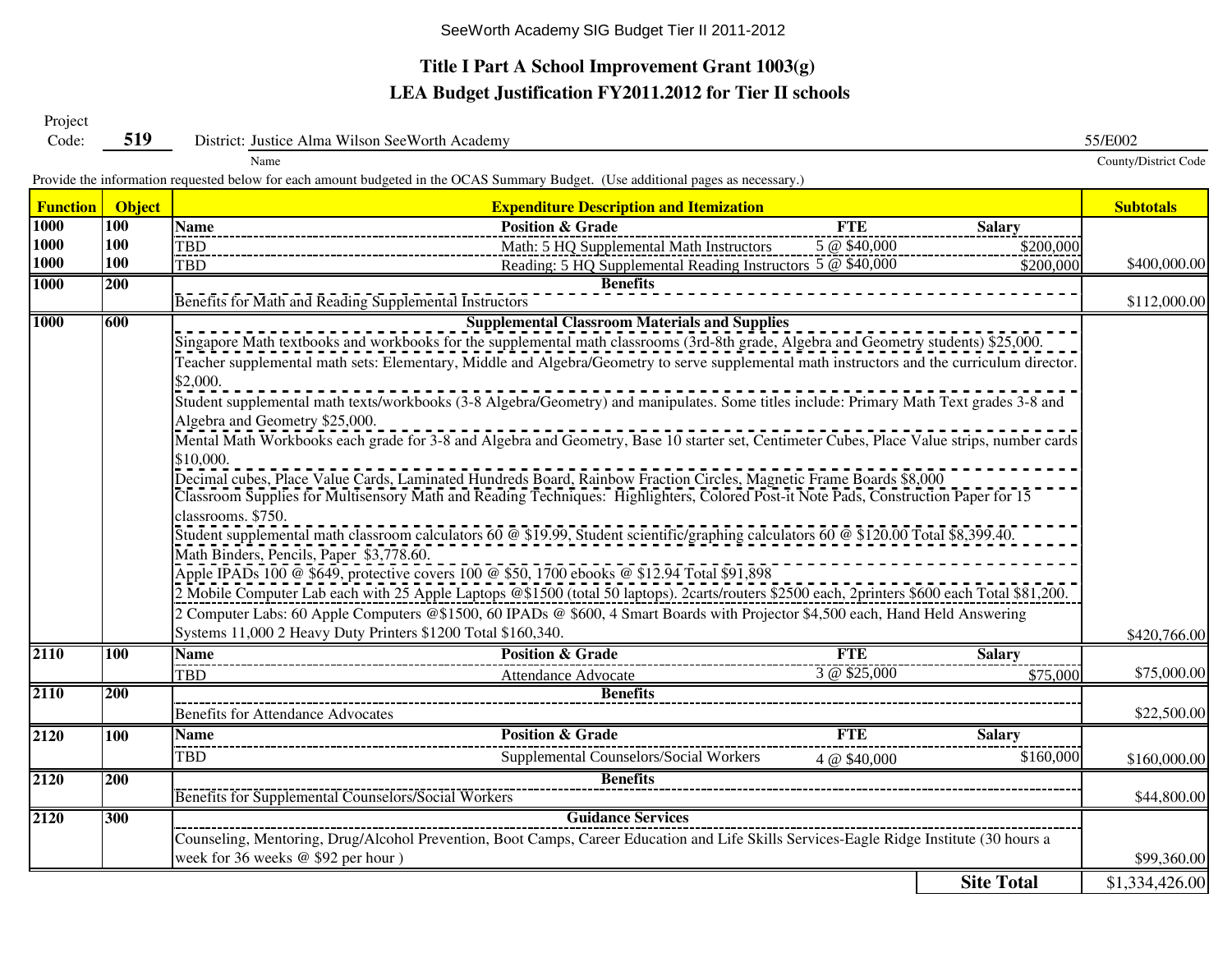## **Title I Part A School Improvement Grant 1003(g) LEA Budget Justification FY2011.2012 for Tier II schools**

Project

| Code:           | 519                                                                                                                                             | District: Justice Alma Wilson SeeWorth Academy                                                                                                   |                   | 55/E002                  |  |  |  |  |  |  |  |  |  |
|-----------------|-------------------------------------------------------------------------------------------------------------------------------------------------|--------------------------------------------------------------------------------------------------------------------------------------------------|-------------------|--------------------------|--|--|--|--|--|--|--|--|--|
|                 |                                                                                                                                                 | Name                                                                                                                                             |                   | County/District Code     |  |  |  |  |  |  |  |  |  |
|                 |                                                                                                                                                 | Provide the information requested below for each amount budgeted in the OCAS Summary Budget. (Use additional pages as necessary.)                |                   |                          |  |  |  |  |  |  |  |  |  |
| <b>Function</b> | <b>Object</b>                                                                                                                                   | <b>Expenditure Description and Itemization</b>                                                                                                   |                   | <b>Subtotals</b>         |  |  |  |  |  |  |  |  |  |
| 2213            | 100                                                                                                                                             | <b>Staff Training</b>                                                                                                                            |                   |                          |  |  |  |  |  |  |  |  |  |
|                 |                                                                                                                                                 | Stipends for Teachers to Attend Multisensory Math Professional Development (15 @\$100 x 3 days) \$4,500                                          |                   |                          |  |  |  |  |  |  |  |  |  |
|                 |                                                                                                                                                 | Stipends for Teachers to Attend Professional Development Intercessions (25 @\$100 x 8 days) 2 sessions--October/March \$20,000                   |                   |                          |  |  |  |  |  |  |  |  |  |
|                 |                                                                                                                                                 | Stipends for Teachers to Attend Professional Development (40 @\$100 x 2 days) 2 Saturday Training events \$8000                                  |                   | \$32,500.00              |  |  |  |  |  |  |  |  |  |
| 2213            | 200                                                                                                                                             | <b>Benefits</b>                                                                                                                                  |                   |                          |  |  |  |  |  |  |  |  |  |
|                 |                                                                                                                                                 | Benefits for Stipends for Teachers to Attend Professional Development                                                                            |                   | \$9,100.00               |  |  |  |  |  |  |  |  |  |
| 2213            | 300                                                                                                                                             | <b>Staff Training Professional Services</b>                                                                                                      |                   |                          |  |  |  |  |  |  |  |  |  |
|                 |                                                                                                                                                 | PD-Reading Across the Curriculum (Reid Lyon) 1 Summer PD Academy Day \$7,500                                                                     |                   |                          |  |  |  |  |  |  |  |  |  |
|                 |                                                                                                                                                 | PD-Building Academic Vocabulary (William Van Cleave) 2 Summer PD Academy Days and 2-2day Return Visits \$20,000                                  |                   |                          |  |  |  |  |  |  |  |  |  |
|                 |                                                                                                                                                 | PD-Multisensory Math (TBD) 3 days \$20,000                                                                                                       |                   |                          |  |  |  |  |  |  |  |  |  |
|                 |                                                                                                                                                 | PD-Reading Across Curriculum and BAV (Sandy Thompson) 2 Summer PD Academy Days and School Year Implementation \$25,000                           |                   | \$72,500.00              |  |  |  |  |  |  |  |  |  |
| 2213            | 600                                                                                                                                             | <b>Staff Training Materials</b>                                                                                                                  |                   |                          |  |  |  |  |  |  |  |  |  |
|                 |                                                                                                                                                 | PD Reading Across Curriculum Books for all instructional staff and                                                                               |                   | \$9,474.00               |  |  |  |  |  |  |  |  |  |
|                 |                                                                                                                                                 | SLT- Advanced 2 Book Set & Intermediate Book, Prefixes: A Resource Book, Suffixes: A Resource, Roots: A Resource Book                            |                   |                          |  |  |  |  |  |  |  |  |  |
|                 | Everything You Want To Know & Exactly Where to Find It, Improving Morphemic Awareness, SAT Vocabulary Cartoons I and II<br>PD Multisensory Math |                                                                                                                                                  |                   |                          |  |  |  |  |  |  |  |  |  |
|                 |                                                                                                                                                 |                                                                                                                                                  |                   | \$4,000.00<br>\$2,000.00 |  |  |  |  |  |  |  |  |  |
| 2541            | <b>100</b>                                                                                                                                      | Professional Development Materials (Markers, Instructor 2 inch Binders for Journaling and Data Reports, Easel Pads, Post-It Notes)<br><b>FTE</b> |                   |                          |  |  |  |  |  |  |  |  |  |
|                 |                                                                                                                                                 | <b>Name</b><br><b>Position &amp; Grade</b><br><b>TBD</b>                                                                                         | <b>Salarv</b>     |                          |  |  |  |  |  |  |  |  |  |
|                 |                                                                                                                                                 | <b>Transformation Officer</b><br>1 @ \$50,000                                                                                                    | \$50,000          | \$50,000.00              |  |  |  |  |  |  |  |  |  |
| 2541            | 200                                                                                                                                             | <b>Benefits</b>                                                                                                                                  |                   |                          |  |  |  |  |  |  |  |  |  |
|                 |                                                                                                                                                 | <b>Benefits for Transformation Officer</b>                                                                                                       |                   | \$15,000.00              |  |  |  |  |  |  |  |  |  |
| 2542            | 100                                                                                                                                             | <b>Position &amp; Grade</b><br><b>FTE</b><br><b>Name</b>                                                                                         | <b>Salary</b>     |                          |  |  |  |  |  |  |  |  |  |
|                 |                                                                                                                                                 | 1 @ \$40,000<br><b>TBD</b><br>Data Coordinator                                                                                                   | \$40,000          | \$40,000.00              |  |  |  |  |  |  |  |  |  |
| 2542            | 200                                                                                                                                             | <b>Benefits</b>                                                                                                                                  |                   |                          |  |  |  |  |  |  |  |  |  |
|                 |                                                                                                                                                 | <b>Benefits for Data Coordinator</b>                                                                                                             |                   | \$8,000.00               |  |  |  |  |  |  |  |  |  |
|                 |                                                                                                                                                 | List any additional codes & explanations here                                                                                                    |                   |                          |  |  |  |  |  |  |  |  |  |
| 2720            | 100                                                                                                                                             | Salaries for Supplemental Transportation/Bus Drivers (3@ \$18,000                                                                                |                   | \$54,000.00              |  |  |  |  |  |  |  |  |  |
| 2720            | 200                                                                                                                                             | Benefits for Transportation/Bus Drivers                                                                                                          |                   | \$9,000.00               |  |  |  |  |  |  |  |  |  |
| 2720            | 700                                                                                                                                             | Transportation (3 new buses at \$84,000 each)                                                                                                    |                   | \$252,000.00             |  |  |  |  |  |  |  |  |  |
| 2740            | 600                                                                                                                                             | Fuel and General Maintenance/Upkeep for Transportation                                                                                           |                   | \$108,000.00             |  |  |  |  |  |  |  |  |  |
|                 |                                                                                                                                                 |                                                                                                                                                  | <b>Site Total</b> | \$665,574.00             |  |  |  |  |  |  |  |  |  |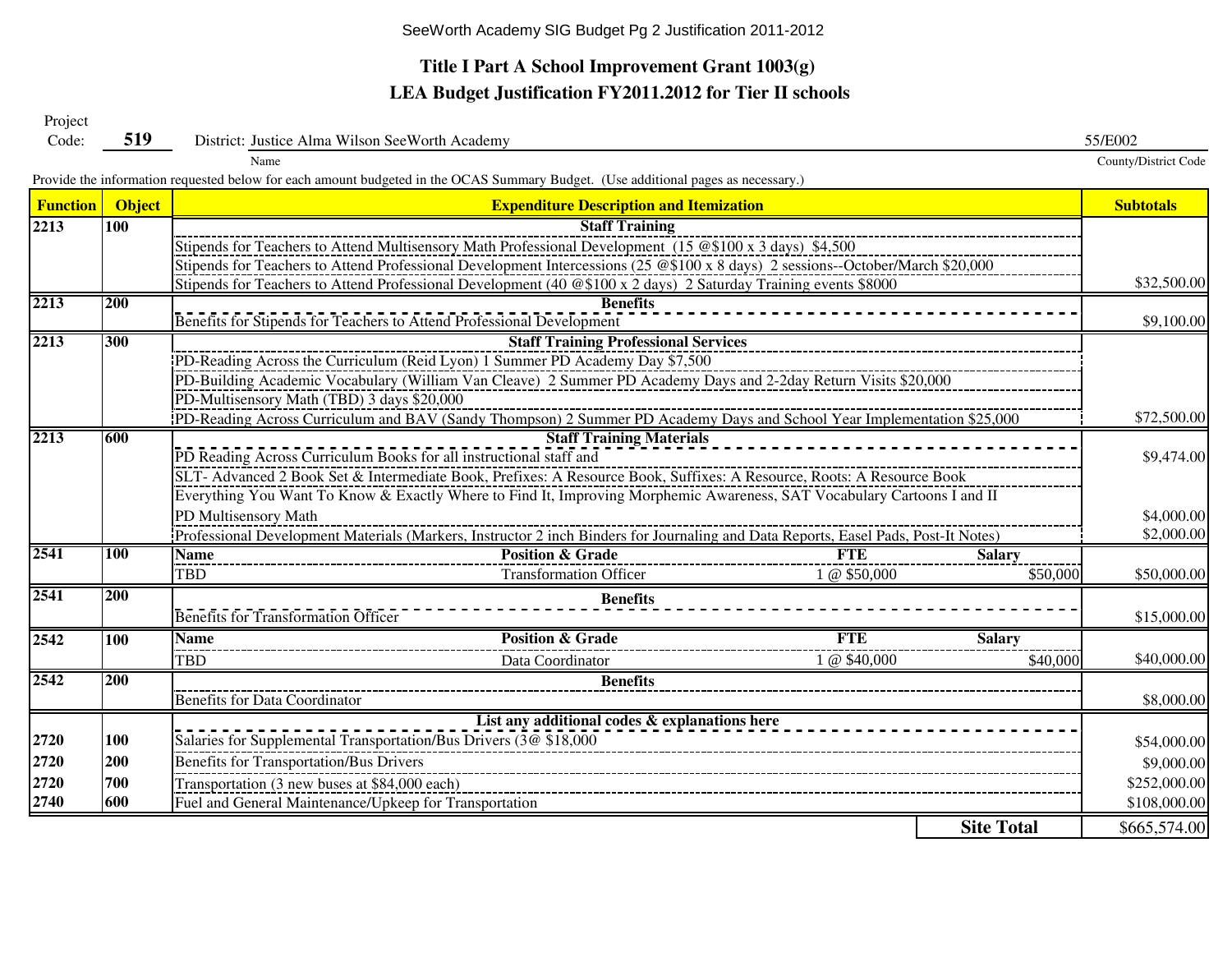# **Oklahoma State Department of Education FY2012-2013 Title I Part A School Improvement Grant 1003(g) LEA Summary Budget - Total of All Funds Requested for FY2013**

| Project Code: 519 |                    | FY2013 Requested \$1,999,047.50                  |                             |                                  |                                                                              | District: Justice A.W. Seeworth Academy |                             |                                                                  | E002                                                | County: | Oklahoma         | 55   |
|-------------------|--------------------|--------------------------------------------------|-----------------------------|----------------------------------|------------------------------------------------------------------------------|-----------------------------------------|-----------------------------|------------------------------------------------------------------|-----------------------------------------------------|---------|------------------|------|
|                   |                    |                                                  |                             |                                  |                                                                              | Name                                    |                             |                                                                  |                                                     |         | Name             | Code |
| tion              | <b>Instruction</b> | Attendance<br>and Social<br><b>Work Services</b> | Guidance<br><b>Services</b> | Curriculum<br><b>Davalopment</b> | <b>Improvement of Instruction</b><br><b>2210</b><br><b>Staff</b><br>Training | Planning<br><b>Services</b>             | Research<br><b>Services</b> | <b>Transportation</b><br>Vehicle<br><b>Operation</b><br>Carvigge | Vehicle<br>Servicing and<br>Maintenance<br>Carvicso |         | <b>Subtotals</b> |      |

|     | Function                     |              | <b>Work Services</b> |                          | Curriculum                 | <b>Staff</b>     |             |             | <b>Operation</b>        | Maintenance              |                     |                |
|-----|------------------------------|--------------|----------------------|--------------------------|----------------------------|------------------|-------------|-------------|-------------------------|--------------------------|---------------------|----------------|
|     | Object                       | <b>1000</b>  | 2110                 | 2120                     | <b>Development</b><br>2212 | Training<br>2213 | 2541        | 2542        | <b>Services</b><br>2720 | <b>Services</b><br>2740  |                     |                |
|     | 100 Salaries                 |              |                      |                          |                            |                  |             |             |                         |                          |                     |                |
|     |                              | \$400,000.00 | \$75,000.00          | \$160,000.00             |                            | \$332,500.00     | \$50,000.00 | \$40,000.00 | \$54,000.00             |                          |                     | \$1,111,500.00 |
| 200 | Benefits                     |              |                      |                          |                            |                  |             |             |                         |                          |                     |                |
|     |                              | \$112,000.00 | \$22,500.00          | \$44,800.00              |                            | \$93,100.00      | \$15,000.00 | \$8,000.00  | \$9,000.00              |                          |                     | \$304,400.00   |
| 300 | <b>Professional Services</b> |              |                      |                          |                            |                  |             |             |                         |                          |                     |                |
|     |                              |              |                      | \$99,360.00              |                            | \$72,500.00      |             |             |                         |                          |                     | \$171,860.00   |
| 400 | <b>Property Services</b>     |              |                      |                          |                            |                  |             |             |                         |                          |                     |                |
| 500 | Other Services               |              |                      |                          |                            |                  |             |             |                         |                          |                     |                |
| 600 | Materials                    | \$299,998.00 |                      |                          |                            | \$3,289.50       |             |             |                         | \$108,000.00             |                     | \$411,287.50   |
| 700 | Property                     |              |                      |                          |                            |                  |             |             |                         |                          |                     |                |
| 800 | Other Objects                |              |                      |                          |                            |                  |             |             |                         |                          |                     |                |
|     | <b>Subtotals</b>             | \$811,998.00 |                      | \$97,500.00 \$304,160.00 |                            | \$501,389.50     | \$65,000.00 | \$48,000.00 |                         | \$63,000.00 \$108,000.00 |                     | \$1,999,047.50 |
|     |                              |              |                      |                          |                            |                  |             |             |                         |                          | <b>TOTAL BUDGET</b> |                |
|     | <b>Authorized Signature:</b> |              |                      |                          |                            |                  | Date:       |             |                         |                          |                     | \$1,999,047.50 |

**Special Notes:** Federal funds received must supplement and may not supplant state and local funds that, in the absence of federal funds, would be used to support these activities.

Reimbursement for obligations is subject to final approval of the budget. If the LEA expends funds on nonallowable program costs prior to budget approval, the LEA is **responsible for covering those costs from other funds.**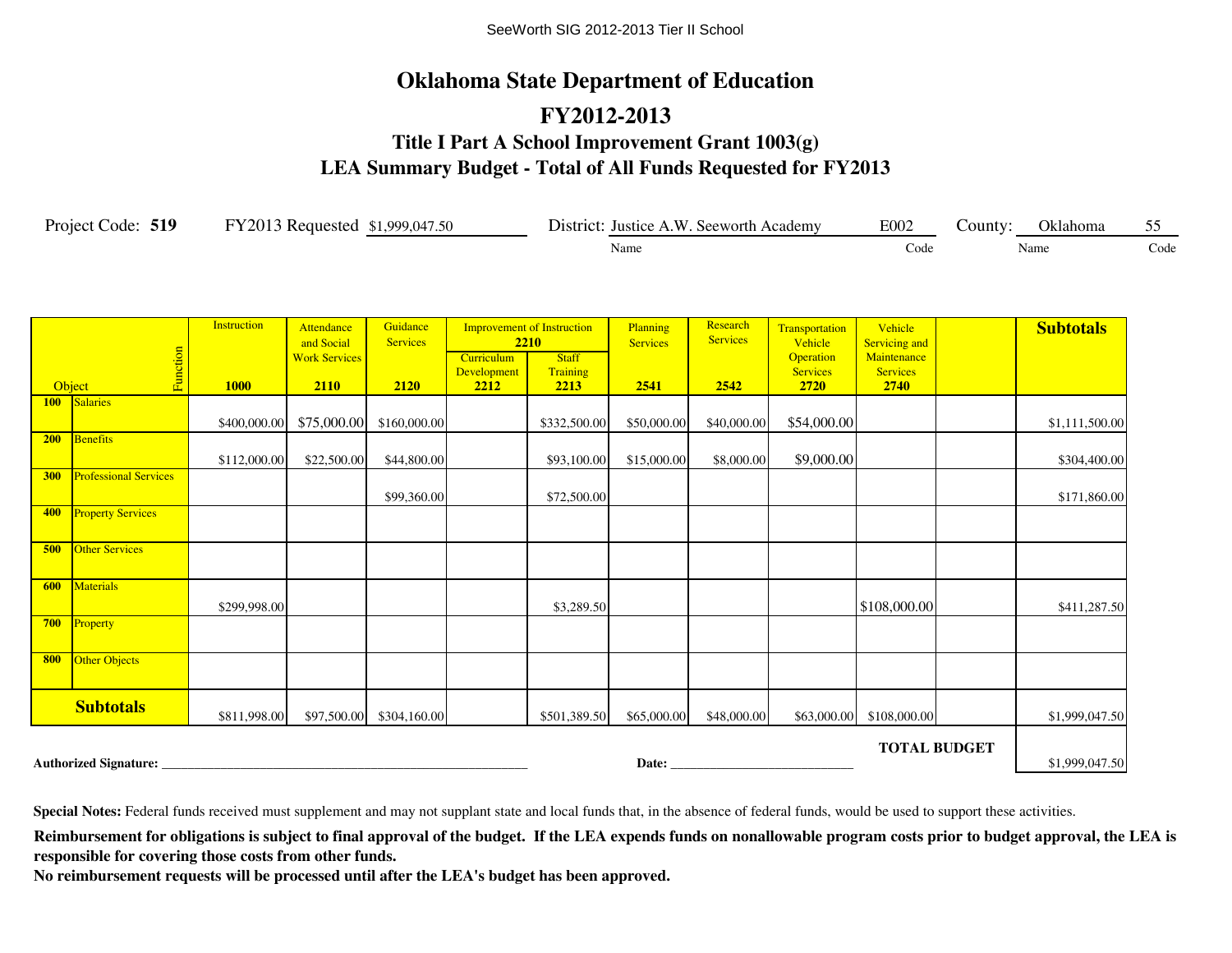# **Title I Part A School Improvement Grant 1003(g) LEA Budget Justification FY2012.2013 for Tier II Schools**

| Code:             | 519              | District Justice Alma Wilson SeeWorth Academy                                                                                                                                                                                                                                                                                                                                                          |                   | 55/E002              |  |  |  |  |  |  |  |  |
|-------------------|------------------|--------------------------------------------------------------------------------------------------------------------------------------------------------------------------------------------------------------------------------------------------------------------------------------------------------------------------------------------------------------------------------------------------------|-------------------|----------------------|--|--|--|--|--|--|--|--|
|                   |                  | Name                                                                                                                                                                                                                                                                                                                                                                                                   |                   | County/District Code |  |  |  |  |  |  |  |  |
|                   |                  | Provide the information requested below for each amount budgeted in the OCAS Summary Budget. (Use additional pages as necessary.)                                                                                                                                                                                                                                                                      |                   |                      |  |  |  |  |  |  |  |  |
| <b>Function</b>   | <b>Object</b>    | <b>Expenditure Description and Itemization</b>                                                                                                                                                                                                                                                                                                                                                         |                   | <b>Subtotals</b>     |  |  |  |  |  |  |  |  |
| 1000              | 100              | <b>Name</b><br><b>Position &amp; Grade</b><br><b>FTE</b>                                                                                                                                                                                                                                                                                                                                               | <b>Salary</b>     |                      |  |  |  |  |  |  |  |  |
|                   |                  | 5 @ \$40,000<br>Math: 5 HQ Supplemental Math Instructors<br>TBD                                                                                                                                                                                                                                                                                                                                        | \$200,000         |                      |  |  |  |  |  |  |  |  |
|                   |                  | Reading: 5 HQ Supplemental Reading Instructors 5 @ \$40,000<br><b>TBD</b>                                                                                                                                                                                                                                                                                                                              | \$200,000         | \$400,000.00         |  |  |  |  |  |  |  |  |
| <b>1000</b>       | $\overline{200}$ | <b>Benefits</b><br>Benefits for Math and Reading Supplemental Instructors                                                                                                                                                                                                                                                                                                                              |                   | \$112,000.00         |  |  |  |  |  |  |  |  |
| <b>1000</b>       | 600              | <b>Supplemental Classroom Materials and Supplies</b><br>Resupply Singapore Math textbooks/workbooks for the supplemental math classrooms (3rd - 8th grade and (Algebra and Geometry HS students).                                                                                                                                                                                                      |                   |                      |  |  |  |  |  |  |  |  |
|                   |                  | Decimal cubes, Place Value Cards, Laminated Hundreds Board, Rainbow Fraction Circles, Magnetic Frame Boards,<br>Mental Math Workbooks each grade for 3-8 and Algebra and Geometry, Base 10 starter set, Centimeter Cubes, Place Value strips, number cards<br>Student supplemental math texts/workbooks (3-8 Algebra/Geometry) and manipulates. Some titles include: Primary Math Text grades 3 -8 and |                   |                      |  |  |  |  |  |  |  |  |
|                   |                  | Algebra and Geometry<br>Resupply Classroom Supplies for Multisensory Math and Reading Techniques: Highlighters, Colored Post-it Note Pads, Construction Paper for                                                                                                                                                                                                                                      |                   |                      |  |  |  |  |  |  |  |  |
|                   |                  | 15 classrooms                                                                                                                                                                                                                                                                                                                                                                                          |                   |                      |  |  |  |  |  |  |  |  |
|                   |                  | Student supplemental math classroom calculators 60@19.99, Student scientific/graphing calculators 60@120.00                                                                                                                                                                                                                                                                                            |                   |                      |  |  |  |  |  |  |  |  |
|                   |                  | Math Binders, Pencils, Paper<br>75 Apple Laptops at \$1500 Total \$112,500<br>Apple IPADs 215 @ \$649, protective covers @ \$50, 1700 ebooks @ \$12.94 Total \$172,498.                                                                                                                                                                                                                                |                   |                      |  |  |  |  |  |  |  |  |
| $\overline{2110}$ | 100              | <b>FTE</b><br><b>Position &amp; Grade</b><br><b>Name</b>                                                                                                                                                                                                                                                                                                                                               | <b>Salary</b>     | \$299,998.00         |  |  |  |  |  |  |  |  |
|                   |                  | 3 @ \$ 25,000<br><b>TBD</b><br>Attendance Advocate                                                                                                                                                                                                                                                                                                                                                     | \$75,000          | \$75,000.00          |  |  |  |  |  |  |  |  |
| 2110              | 200              | <b>Benefits</b>                                                                                                                                                                                                                                                                                                                                                                                        |                   |                      |  |  |  |  |  |  |  |  |
|                   |                  | <b>Benefits for Attendance Advocates</b>                                                                                                                                                                                                                                                                                                                                                               |                   | \$22,500.00          |  |  |  |  |  |  |  |  |
| 2120              | 100              | <b>Position &amp; Grade</b><br><b>FTE</b><br><b>Name</b>                                                                                                                                                                                                                                                                                                                                               | <b>Salary</b>     |                      |  |  |  |  |  |  |  |  |
|                   |                  | Supplemental Counselors/Social Workers<br><b>TBD</b><br>4 @ \$40,000                                                                                                                                                                                                                                                                                                                                   | \$160,000         | \$160,000.00         |  |  |  |  |  |  |  |  |
| 2120              | 200              | <b>Benefits</b>                                                                                                                                                                                                                                                                                                                                                                                        |                   |                      |  |  |  |  |  |  |  |  |
|                   |                  | Benefits for Supplemental Counselors/Social Workers                                                                                                                                                                                                                                                                                                                                                    |                   | \$44,800.00          |  |  |  |  |  |  |  |  |
| 2120              | 300              | <b>Guidance Services</b>                                                                                                                                                                                                                                                                                                                                                                               |                   |                      |  |  |  |  |  |  |  |  |
|                   |                  | Counseling, Mentoring, Drug/Alcohol Prevention, Boot Camps, Career Education and Life Skills Services-Eagle Ridge Institute (30 hours a<br>week for 36 weeks @ \$92 per hour)                                                                                                                                                                                                                          |                   | \$99,360.00          |  |  |  |  |  |  |  |  |
|                   |                  |                                                                                                                                                                                                                                                                                                                                                                                                        | <b>Site Total</b> | \$1,213,658.00       |  |  |  |  |  |  |  |  |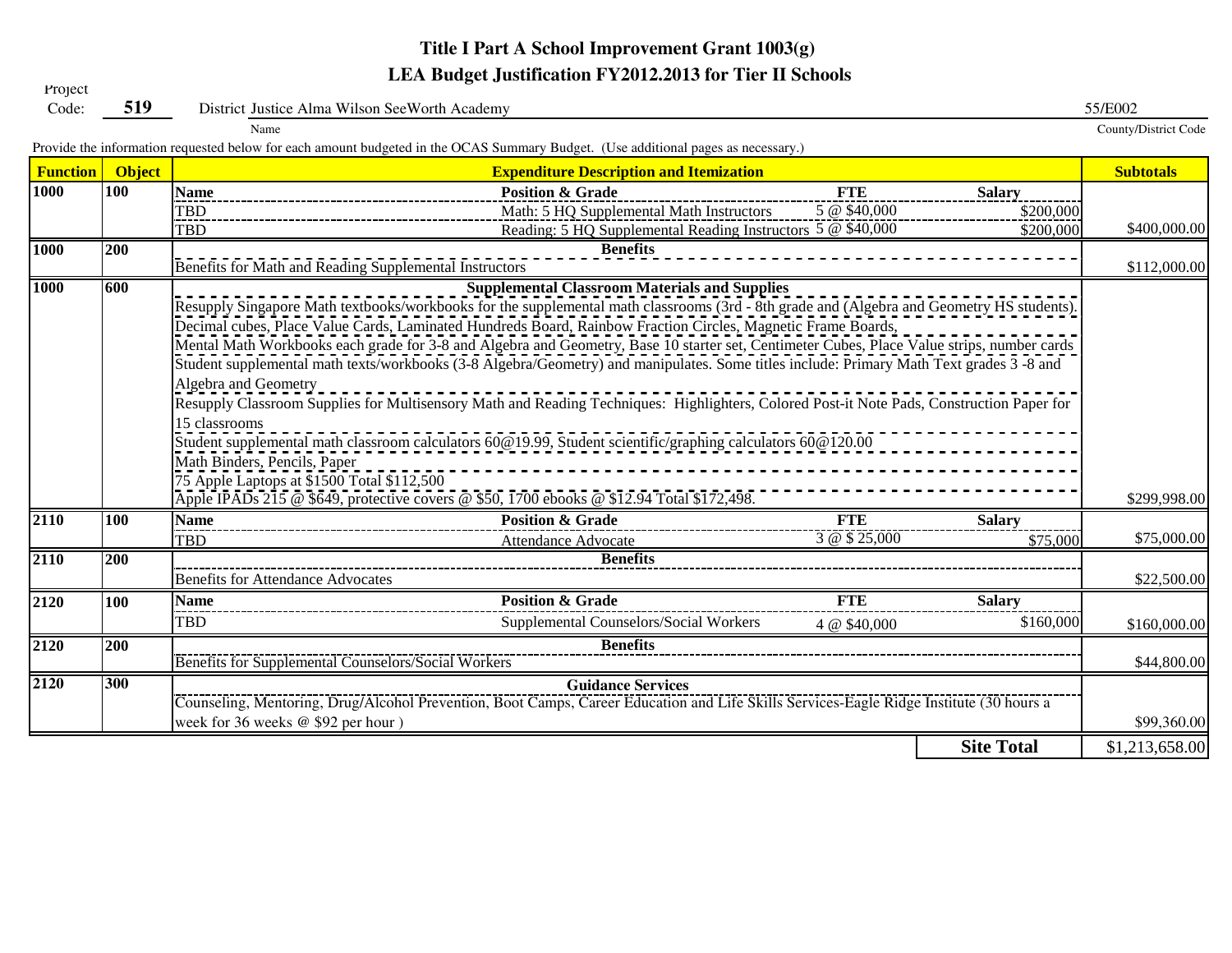# **Title I Part A School Improvement Grant 1003(g) LEA Budget Justification FY2012.2013 for Tier II Schools**<br>Code: 519 District Justice Alma Wilson SeeWorth Academy

| Code:           | 519           | 55/E002<br>District Justice Alma Wilson SeeWorth Academy                                                                                  |                      |  |  |  |  |  |  |  |  |  |  |
|-----------------|---------------|-------------------------------------------------------------------------------------------------------------------------------------------|----------------------|--|--|--|--|--|--|--|--|--|--|
|                 |               | Name                                                                                                                                      | County/District Code |  |  |  |  |  |  |  |  |  |  |
|                 |               | Provide the information requested below for each amount budgeted in the OCAS Summary Budget. (Use additional pages as necessary.)         |                      |  |  |  |  |  |  |  |  |  |  |
| <b>Function</b> | <b>Object</b> | <b>Expenditure Description and Itemization</b>                                                                                            | <b>Subtotals</b>     |  |  |  |  |  |  |  |  |  |  |
| 2213            | 100           | <b>Staff Training</b>                                                                                                                     |                      |  |  |  |  |  |  |  |  |  |  |
|                 |               | Stipends for Teachers to Attend Multisensory Math Professional Development (15 $@100 x 3 days$ ) \$4,500                                  | \$4,500.00           |  |  |  |  |  |  |  |  |  |  |
|                 |               | Stipends for Teachers to Attend Professional Development Intercessions (25 @\$100 x 8 days) 2 sessions--October/March \$20,000            |                      |  |  |  |  |  |  |  |  |  |  |
|                 |               | Stipends for Teachers to Attend Professional Development (40 @\$100 x 2 days) 2 Saturday Training events \$8000                           | \$8,000.00           |  |  |  |  |  |  |  |  |  |  |
|                 |               | Performance Pay Stipends for obtaining academic goals 75 @ \$4000 for obtaining SMART goals (All staff \$1750 Reading, \$1750 Math, \$500 |                      |  |  |  |  |  |  |  |  |  |  |
|                 |               | graduation rate).                                                                                                                         | \$300,000.00         |  |  |  |  |  |  |  |  |  |  |
| 2213            | 200           | <b>Benefits</b>                                                                                                                           |                      |  |  |  |  |  |  |  |  |  |  |
|                 |               | Benefits for Stipends for Teachers to Attend Professional Development                                                                     |                      |  |  |  |  |  |  |  |  |  |  |
|                 |               | Benefits for Performance Pay Stipends                                                                                                     |                      |  |  |  |  |  |  |  |  |  |  |
| 2213            | 300           | <b>Staff Training Professional Services</b>                                                                                               |                      |  |  |  |  |  |  |  |  |  |  |
|                 |               | PD-Reading Across the Curriculum (Reid Lyon) 1 Summer PD Academy Day \$7,500                                                              |                      |  |  |  |  |  |  |  |  |  |  |
|                 |               | PD-Building Academic Vocabulary (William Van Cleave) 2 Summer PD Academy Days and 2-2day Return Visits \$20,000                           |                      |  |  |  |  |  |  |  |  |  |  |
|                 |               | PD-Multisensory Math (TBD) 3 days \$20,000                                                                                                |                      |  |  |  |  |  |  |  |  |  |  |
|                 |               | PD-Reading Across Curriculum and BAV (Sandy Thompson) 2 Summer PD Academy Days and School Year Implementation \$25,000                    | \$72,500.00          |  |  |  |  |  |  |  |  |  |  |
| 2213            | 600           | <b>Staff Training Materials- all staff</b>                                                                                                | \$789.50             |  |  |  |  |  |  |  |  |  |  |
|                 |               | PD Books The Key Three Routines: Comprehension Strategy Instruction\$35; The Key Vocabulary Routine\$35; Dynamic Roots                    |                      |  |  |  |  |  |  |  |  |  |  |
|                 |               | Bonnie Terry's Study Skills Strategies \$37, Five minutes to Better Reading skills \$60, and/or resupply PD-Multisensory Math             | \$500.00             |  |  |  |  |  |  |  |  |  |  |
|                 |               | Professional Development Materials (Markers, Instructor 2 inch Binders for Journaling and Data Reports, Easel Pads, Post-It Notes)        |                      |  |  |  |  |  |  |  |  |  |  |
| 2541            | 100           | <b>Position &amp; Grade</b><br><b>FTE</b><br><b>Name</b><br><b>Salary</b>                                                                 |                      |  |  |  |  |  |  |  |  |  |  |
|                 |               | 1 @ \$50,000<br><b>TBD</b><br><b>Transformation Officer</b><br>\$50,000                                                                   | \$50,000.00          |  |  |  |  |  |  |  |  |  |  |
| 2541            | 200           | <b>Benefits</b>                                                                                                                           |                      |  |  |  |  |  |  |  |  |  |  |
|                 |               | <b>Benefits for Transformation Officer</b>                                                                                                | \$15,000.00          |  |  |  |  |  |  |  |  |  |  |
| 2542            | <b>100</b>    | <b>Position &amp; Grade</b><br><b>FTE</b><br><b>Name</b><br><b>Salary</b>                                                                 |                      |  |  |  |  |  |  |  |  |  |  |
|                 |               | <b>TBD</b><br>1 @ \$40,000<br>\$40,000<br>Data Coordinator Specialist                                                                     | \$40,000.00          |  |  |  |  |  |  |  |  |  |  |
| 2542            | 200           |                                                                                                                                           |                      |  |  |  |  |  |  |  |  |  |  |
|                 |               | <b>Benefits</b>                                                                                                                           |                      |  |  |  |  |  |  |  |  |  |  |
|                 |               | Benefits for Data Coordinator Specialist                                                                                                  | \$8,000.00           |  |  |  |  |  |  |  |  |  |  |
|                 |               | List any additional codes & explanations here                                                                                             |                      |  |  |  |  |  |  |  |  |  |  |
| 2720            | 100           | Salaries for Transportation                                                                                                               | \$54,000.00          |  |  |  |  |  |  |  |  |  |  |
| 2720            | 200           | <b>Benefits for Transportation</b>                                                                                                        | \$9,000.00           |  |  |  |  |  |  |  |  |  |  |
| 2740            | 600           | Fuel and General Maintenance/Upkeep for Transportation                                                                                    | \$108,000.00         |  |  |  |  |  |  |  |  |  |  |
|                 |               |                                                                                                                                           |                      |  |  |  |  |  |  |  |  |  |  |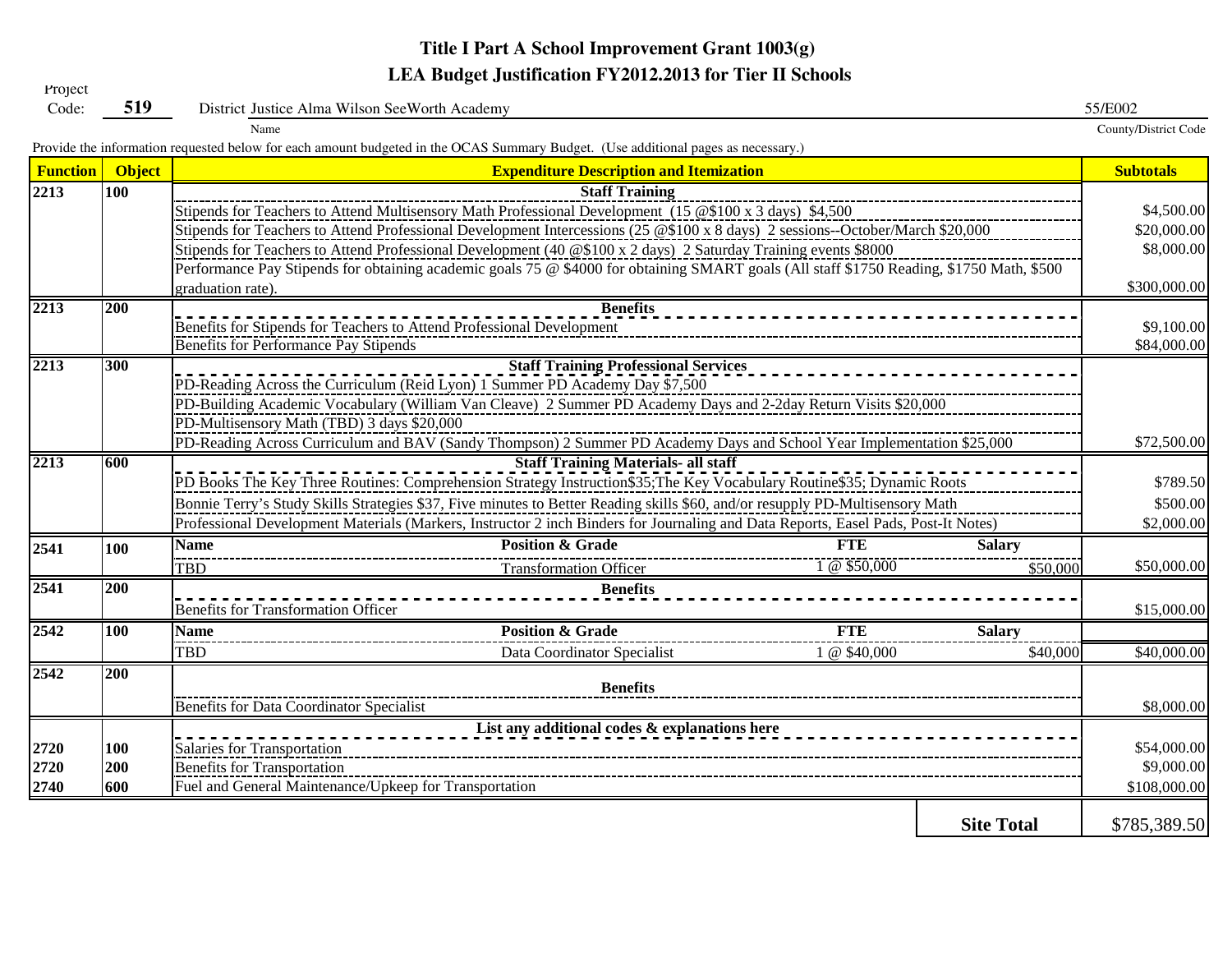## **Oklahoma State Department of Education**

## **FY2013-2014 Title I Part A School Improvement Grant 1003(g) LEA Summary Budget - Total of All Funds Requested for FY2014**

| Project Code: 519 | FY2014 Requested \$1,998,225.50 | District: Justice A.W. Seeworth Academy | E002 | County: | Oklahoma |      |  |
|-------------------|---------------------------------|-----------------------------------------|------|---------|----------|------|--|
|                   |                                 | Name                                    | Code | Name    |          | Code |  |

|     |                              | <b>Instruction</b> | Attendance<br>and Social | Guidance<br><b>Services</b> | <b>Improvement of Instruction</b><br><b>2210</b> |                  | Planning<br><b>Services</b> | Research<br><b>Services</b> | Transportation<br>Vehicle | Vehicle<br><b>Servicing and</b> |                     | <b>Subtotals</b> |
|-----|------------------------------|--------------------|--------------------------|-----------------------------|--------------------------------------------------|------------------|-----------------------------|-----------------------------|---------------------------|---------------------------------|---------------------|------------------|
|     |                              |                    | <b>Work Services</b>     |                             | Curriculum                                       | <b>Staff</b>     |                             |                             | <b>Operation</b>          | Maintenance                     |                     |                  |
|     | Function<br>Object           | <b>1000</b>        | 2110                     | 2120                        | <b>Development</b><br>2212                       | Training<br>2213 | 2541                        | 2542                        | <b>Services</b><br>2720   | <b>Services</b><br><b>2740</b>  |                     |                  |
|     | 100 Salaries                 |                    |                          |                             |                                                  |                  |                             |                             |                           |                                 |                     |                  |
|     |                              | \$400,000.00       | \$75,000.00              | \$160,000.00                |                                                  | \$332,500.00     | \$50,000.00                 | \$40,000.00                 | \$54,000.00               |                                 |                     | \$1,111,500.00   |
| 200 | Benefits                     | \$112,000.00       | \$22,500.00              | \$44,800.00                 |                                                  | \$93,100.00      | \$15,000.00                 | \$8,000.00                  | \$9,000.00                |                                 |                     | \$304,400.00     |
| 300 | <b>Professional Services</b> |                    |                          | \$99,360.00                 |                                                  | \$72,500.00      |                             |                             |                           |                                 |                     | \$171,860.00     |
| 400 | <b>Property Services</b>     |                    |                          |                             |                                                  |                  |                             |                             |                           |                                 |                     |                  |
| 500 | <b>Other Services</b>        |                    |                          |                             |                                                  |                  |                             |                             |                           |                                 |                     |                  |
| 600 | Materials                    | \$299,176.00       |                          |                             |                                                  | \$3,289.50       |                             |                             |                           | \$108,000.00                    |                     | \$410,465.50     |
| 700 | Property                     |                    |                          |                             |                                                  |                  |                             |                             |                           |                                 |                     |                  |
| 800 | <b>Other Objects</b>         |                    |                          |                             |                                                  |                  |                             |                             |                           |                                 |                     |                  |
|     | <b>Subtotals</b>             | \$811,176.00       |                          | \$97,500.00 \$304,160.00    |                                                  | \$501,389.50     | \$65,000.00                 | \$48,000.00                 | \$63,000.00               | \$108,000.00                    |                     | \$1,998,225.50   |
|     | Authorized Signature:        |                    |                          |                             |                                                  |                  |                             |                             |                           |                                 | <b>TOTAL BUDGET</b> | \$1,998,225.50   |

**Special Notes:** Federal funds received must supplement and may not supplant state and local funds that, in the absence of federal funds, would be used to support these activities.

Reimbursement for obligations is subject to final approval of the budget. If the LEA expends funds on nonallowable program costs prior to budget approval, the LEA is **responsible for covering those costs from other funds.**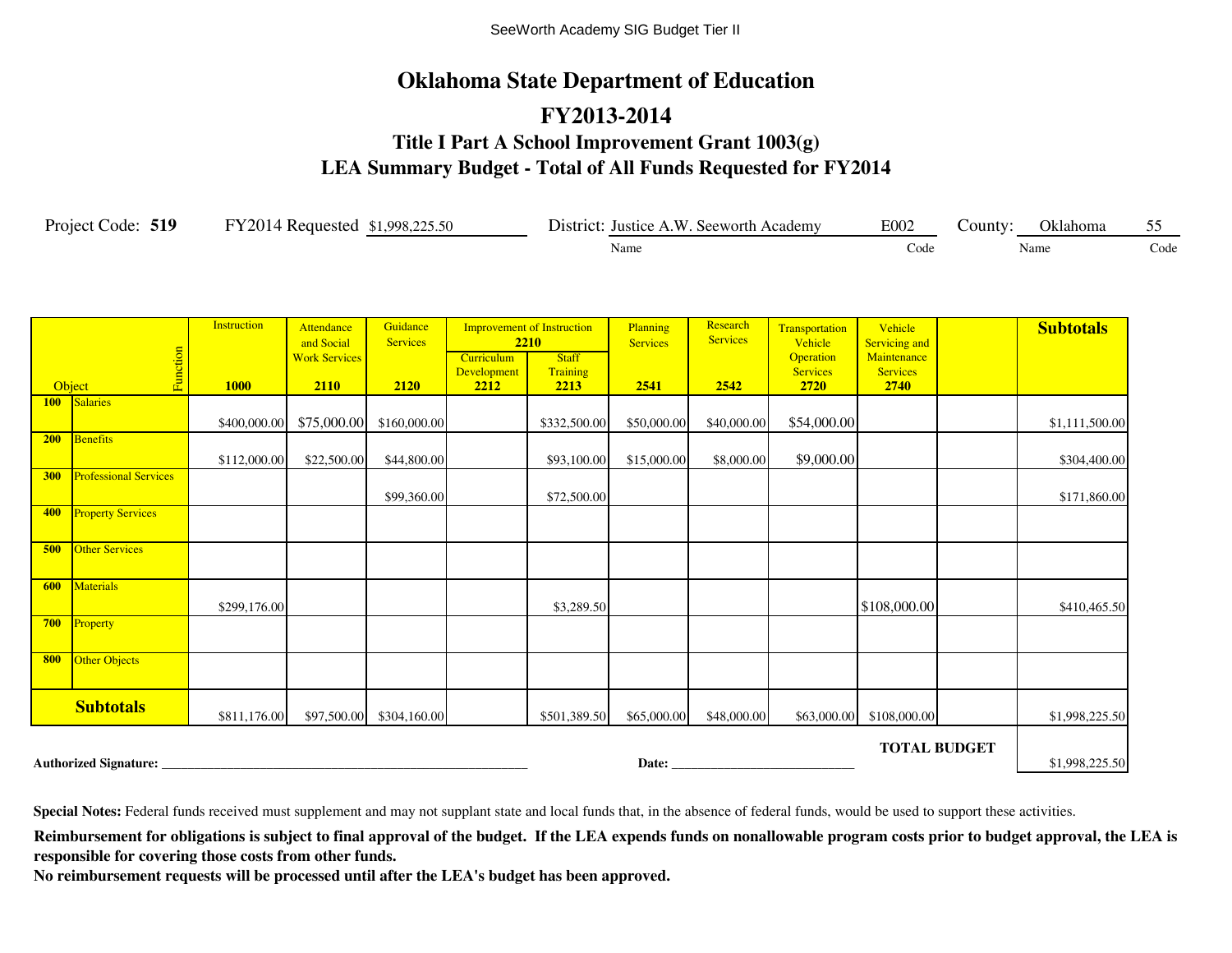#### **Title I Part A School Improvement Grant 1003(g) LEA Justification Page FY2013-2014 For Tier II Schools**

Project Code:

**519** District: Justice Alma Wilson SeeWorth Academy 55/E002

Name

County/District Code

Provide the information requested below for each amount budgeted in the OCAS Summary Budget. (Use additional pages as necessary.)

| <b>Function</b> | <b>Object</b>                                                                                                                                                                                            |                                                                                                                                                                                                                 | <b>Expenditure Description and Itemization</b>                                                                                              |               |                   | <b>Subtotals</b> |  |  |  |  |  |  |  |
|-----------------|----------------------------------------------------------------------------------------------------------------------------------------------------------------------------------------------------------|-----------------------------------------------------------------------------------------------------------------------------------------------------------------------------------------------------------------|---------------------------------------------------------------------------------------------------------------------------------------------|---------------|-------------------|------------------|--|--|--|--|--|--|--|
| 1000            | 100                                                                                                                                                                                                      | <b>Name</b>                                                                                                                                                                                                     | <b>Position &amp; Grade</b>                                                                                                                 | <b>FTE</b>    | <b>Salary</b>     |                  |  |  |  |  |  |  |  |
|                 |                                                                                                                                                                                                          | 5 @ \$40,000<br>Math: 5 HQ Supplemental Math Instructors<br>\$200,000<br>TBD_                                                                                                                                   |                                                                                                                                             |               |                   |                  |  |  |  |  |  |  |  |
|                 |                                                                                                                                                                                                          | Reading: 5 HQ Supplemental Reading Instructors 5 @ \$40,000<br><b>TBD</b><br>\$200,000                                                                                                                          |                                                                                                                                             |               |                   |                  |  |  |  |  |  |  |  |
| 1000            | 200                                                                                                                                                                                                      | <b>Benefits</b><br>Benefits for Math and Reading Supplemental Instructors                                                                                                                                       |                                                                                                                                             |               |                   |                  |  |  |  |  |  |  |  |
| <b>1000</b>     | 600<br><b>Supplemental Classroom Materials and Supplies</b><br>Resupply Singapore Math textbooks/workbooks for the supplemental math classrooms (3rd - 8th grade and (Algebra and Geometry HS students). |                                                                                                                                                                                                                 |                                                                                                                                             |               |                   |                  |  |  |  |  |  |  |  |
|                 |                                                                                                                                                                                                          |                                                                                                                                                                                                                 |                                                                                                                                             |               |                   |                  |  |  |  |  |  |  |  |
|                 |                                                                                                                                                                                                          | Resupply Teacher supplemental math level books: CD Rom Rainbow Rock<br>Student supplemental math texts/workbooks (3-8 Algebra/Geometry) and manipulates. Some titles include: Primary Math Text grades 3 -8 and |                                                                                                                                             |               |                   |                  |  |  |  |  |  |  |  |
|                 |                                                                                                                                                                                                          |                                                                                                                                                                                                                 |                                                                                                                                             |               |                   |                  |  |  |  |  |  |  |  |
|                 |                                                                                                                                                                                                          | Algebra and Geometry                                                                                                                                                                                            |                                                                                                                                             |               |                   |                  |  |  |  |  |  |  |  |
|                 |                                                                                                                                                                                                          |                                                                                                                                                                                                                 | Mental Math Workbooks each grade for 3-8 and Algebra and Geometry, Base 10 starter set, Centimeter Cubes, Place Value strips, number cards, |               |                   |                  |  |  |  |  |  |  |  |
|                 |                                                                                                                                                                                                          |                                                                                                                                                                                                                 | Resupply Classroom Supplies for Multisensory Math and Reading Techniques: Highlighters, Colored Post-it Note Pads, Construction Paper for   |               |                   |                  |  |  |  |  |  |  |  |
|                 |                                                                                                                                                                                                          | 15 classrooms                                                                                                                                                                                                   |                                                                                                                                             |               |                   |                  |  |  |  |  |  |  |  |
|                 |                                                                                                                                                                                                          |                                                                                                                                                                                                                 | Student supplemental math classroom calculators 60@19.99, Student scientific/graphing calculators 60@120.00 Student                         |               |                   |                  |  |  |  |  |  |  |  |
|                 |                                                                                                                                                                                                          | Math Binders, Pencils, Paper<br>154 Apple Laptops at \$1500 Total \$231,000                                                                                                                                     |                                                                                                                                             |               |                   |                  |  |  |  |  |  |  |  |
|                 |                                                                                                                                                                                                          |                                                                                                                                                                                                                 |                                                                                                                                             |               |                   |                  |  |  |  |  |  |  |  |
|                 |                                                                                                                                                                                                          |                                                                                                                                                                                                                 | Apple IPADs 70 @ \$649, protective covers @ \$50, 560 ebooks @ \$12.94 Total \$56,176.40.                                                   |               |                   | \$299,176.00     |  |  |  |  |  |  |  |
| 2110            | 100                                                                                                                                                                                                      | <b>Name</b>                                                                                                                                                                                                     | <b>Position &amp; Grade</b>                                                                                                                 | <b>FTE</b>    | <b>Salary</b>     |                  |  |  |  |  |  |  |  |
|                 |                                                                                                                                                                                                          | <b>TBD</b>                                                                                                                                                                                                      | Attendance Advocate                                                                                                                         | 3 @ \$ 25,000 | \$75,000          | \$75,000.00      |  |  |  |  |  |  |  |
| 2110            | 200                                                                                                                                                                                                      |                                                                                                                                                                                                                 | <b>Benefits</b>                                                                                                                             |               |                   |                  |  |  |  |  |  |  |  |
|                 |                                                                                                                                                                                                          | <b>Benefits for Attendance Advocates</b>                                                                                                                                                                        |                                                                                                                                             |               |                   | \$22,500.00      |  |  |  |  |  |  |  |
| 2120            | 100                                                                                                                                                                                                      | <b>Name</b>                                                                                                                                                                                                     | <b>Position &amp; Grade</b>                                                                                                                 | <b>FTE</b>    | <b>Salary</b>     |                  |  |  |  |  |  |  |  |
|                 |                                                                                                                                                                                                          | TBD                                                                                                                                                                                                             | Supplemental Counselors/Social Workers                                                                                                      | 4 @ \$40,000  | \$160,000         | \$160,000.00     |  |  |  |  |  |  |  |
| 2120            | 200                                                                                                                                                                                                      | <b>Benefits</b>                                                                                                                                                                                                 |                                                                                                                                             |               |                   |                  |  |  |  |  |  |  |  |
|                 |                                                                                                                                                                                                          | Benefits for Supplemental Counselors/Social Workers                                                                                                                                                             |                                                                                                                                             |               |                   |                  |  |  |  |  |  |  |  |
| 2120            | 300                                                                                                                                                                                                      |                                                                                                                                                                                                                 | <b>Guidance Services</b>                                                                                                                    |               |                   |                  |  |  |  |  |  |  |  |
|                 |                                                                                                                                                                                                          | Counseling, Mentoring, Drug/Alcohol Prevention, Boot Camps, Career Education and Life Skills Services-Eagle Ridge Institute (30 hours a                                                                         |                                                                                                                                             |               |                   |                  |  |  |  |  |  |  |  |
|                 |                                                                                                                                                                                                          |                                                                                                                                                                                                                 | \$99,360.00                                                                                                                                 |               |                   |                  |  |  |  |  |  |  |  |
|                 |                                                                                                                                                                                                          |                                                                                                                                                                                                                 |                                                                                                                                             |               |                   |                  |  |  |  |  |  |  |  |
|                 |                                                                                                                                                                                                          |                                                                                                                                                                                                                 |                                                                                                                                             |               | <b>Site Total</b> | \$1,212,836.00   |  |  |  |  |  |  |  |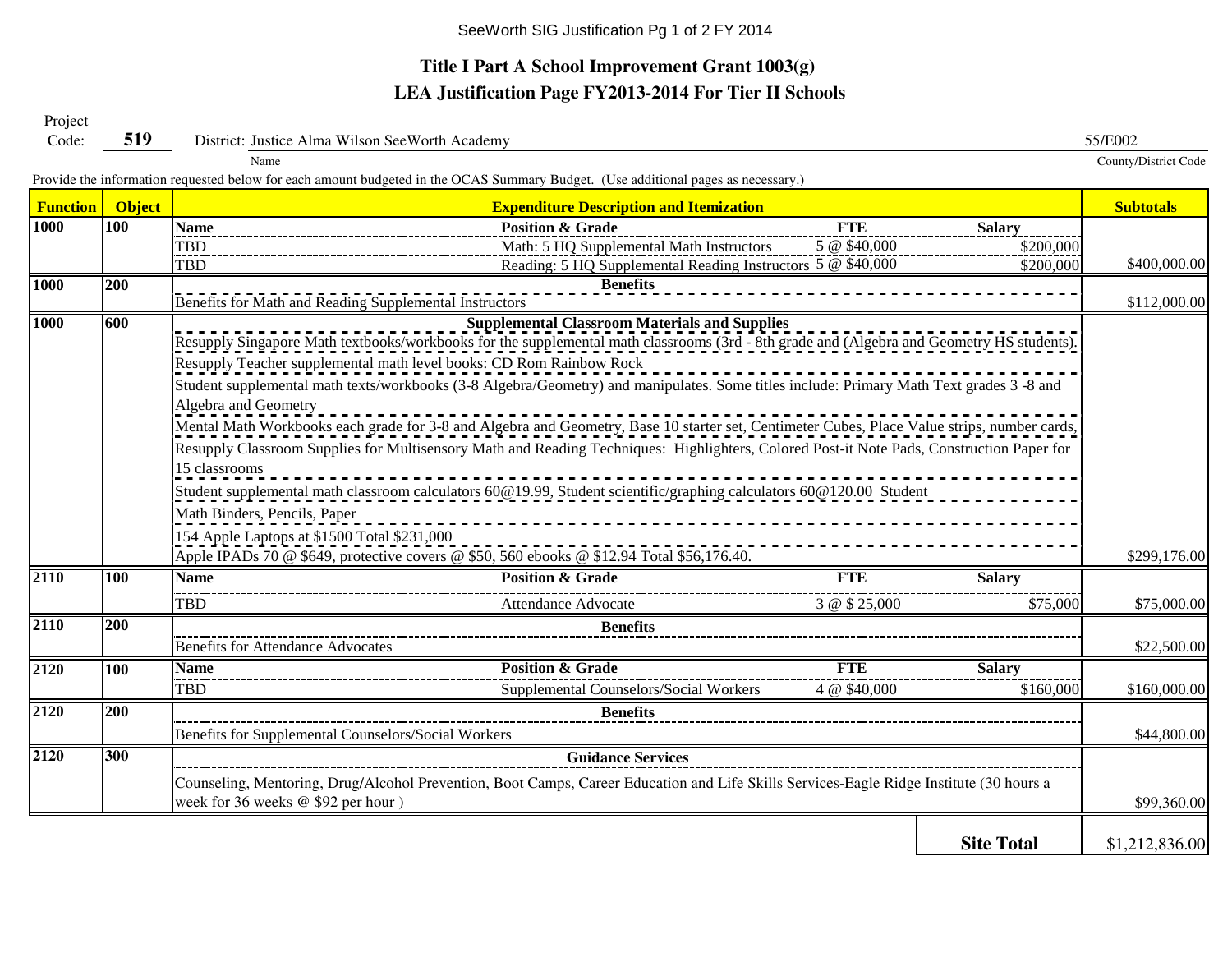#### **Title I Part A School Improvement Grant 1003(g) LEA Justification Page FY2013-2014 For Tier II Schools**

| Code:           | 519                                                                                                                    | District: Justice Alma Wilson SeeWorth Academy                                                                                            | 55/E002                   |  |  |  |  |  |  |  |  |  |  |  |
|-----------------|------------------------------------------------------------------------------------------------------------------------|-------------------------------------------------------------------------------------------------------------------------------------------|---------------------------|--|--|--|--|--|--|--|--|--|--|--|
|                 |                                                                                                                        | Name                                                                                                                                      | County/District Code      |  |  |  |  |  |  |  |  |  |  |  |
|                 |                                                                                                                        | Provide the information requested below for each amount budgeted in the OCAS Summary Budget. (Use additional pages as necessary.)         |                           |  |  |  |  |  |  |  |  |  |  |  |
| <b>Function</b> | <b>Object</b>                                                                                                          | <b>Expenditure Description and Itemization</b>                                                                                            | <b>Subtotals</b>          |  |  |  |  |  |  |  |  |  |  |  |
| 2213            | 100                                                                                                                    | <b>Staff Training</b>                                                                                                                     |                           |  |  |  |  |  |  |  |  |  |  |  |
|                 |                                                                                                                        | Stipends for Teachers to Attend Multisensory Math Professional Development (15 @\$100 x 3 days) \$4,500                                   | \$4,500.00                |  |  |  |  |  |  |  |  |  |  |  |
|                 |                                                                                                                        | Stipends for Teachers to Attend Professional Development Intercessions (25 @\$100 x 8 days) 2 sessions--October/March \$20,000            | \$20,000.00               |  |  |  |  |  |  |  |  |  |  |  |
|                 |                                                                                                                        | Stipends for Teachers to Attend Professional Development (40 @\$100 x 2 days) 2 Saturday Training events \$8000                           | \$8,000.00                |  |  |  |  |  |  |  |  |  |  |  |
|                 |                                                                                                                        | Performance Pay Stipends for obtaining academic goals 75 @ \$4000 for obtaining SMART goals (All staff \$1750 Reading, \$1750 Math, \$500 | \$300,000.00              |  |  |  |  |  |  |  |  |  |  |  |
|                 |                                                                                                                        | graduation rate).                                                                                                                         |                           |  |  |  |  |  |  |  |  |  |  |  |
| 2213            | 200                                                                                                                    | <b>Benefits</b><br>Benefits for Stipends for Teachers to Attend Professional Development                                                  |                           |  |  |  |  |  |  |  |  |  |  |  |
|                 |                                                                                                                        | <b>Benefits for Performance Pay Stipends</b>                                                                                              | \$9,100.00<br>\$84,000.00 |  |  |  |  |  |  |  |  |  |  |  |
| 2213            | 300                                                                                                                    |                                                                                                                                           |                           |  |  |  |  |  |  |  |  |  |  |  |
|                 |                                                                                                                        | <b>Staff Training Professional Services</b>                                                                                               |                           |  |  |  |  |  |  |  |  |  |  |  |
|                 |                                                                                                                        | PD-Reading Across the Curriculum (Reid Lyon) 1 Summer PD Academy Day \$7,500                                                              |                           |  |  |  |  |  |  |  |  |  |  |  |
|                 |                                                                                                                        | PD-Building Academic Vocabulary (William Van Cleave) 2 Summer PD Academy Days and 2-2day Return Visits \$20,000                           |                           |  |  |  |  |  |  |  |  |  |  |  |
|                 |                                                                                                                        | PD-Multisensory Math (TBD) 3 days \$20,000                                                                                                |                           |  |  |  |  |  |  |  |  |  |  |  |
|                 | PD-Reading Across Curriculum and BAV (Sandy Thompson) 2 Summer PD Academy Days and School Year Implementation \$25,000 |                                                                                                                                           |                           |  |  |  |  |  |  |  |  |  |  |  |
| 2213            | 600                                                                                                                    |                                                                                                                                           |                           |  |  |  |  |  |  |  |  |  |  |  |
|                 |                                                                                                                        | PD Materials: Phonics Dice Kit and Grammar Builder Dice Kits \$110; Card Games: Caesar Pleasure \$15, Fish for Endings \$13, NY           |                           |  |  |  |  |  |  |  |  |  |  |  |
|                 |                                                                                                                        | The Writer's Essay Reference Guide: The Ultimate Guide for Writing \$17, and/or resupply PD Materials-Multisensory Math                   |                           |  |  |  |  |  |  |  |  |  |  |  |
|                 |                                                                                                                        | PD Materials (Markers, Instructor 2 inch Instructor Binders for Journaling and Data Reports, Easel Pads, Post-It Notes)                   |                           |  |  |  |  |  |  |  |  |  |  |  |
| 2541            | 100                                                                                                                    | <b>Position &amp; Grade</b><br><b>FTE</b><br><b>Name</b><br><b>Salary</b>                                                                 |                           |  |  |  |  |  |  |  |  |  |  |  |
|                 |                                                                                                                        | TBD<br><b>Transformation Officer</b><br>\$50,000<br>1 @ \$50,000                                                                          | \$50,000.00               |  |  |  |  |  |  |  |  |  |  |  |
| 2541            | $\overline{200}$                                                                                                       | <b>Benefits</b>                                                                                                                           |                           |  |  |  |  |  |  |  |  |  |  |  |
|                 |                                                                                                                        | Benefits for Transformation Officer                                                                                                       | \$15,000.00               |  |  |  |  |  |  |  |  |  |  |  |
| 2542            | <b>100</b>                                                                                                             | <b>Position &amp; Grade</b><br><b>FTE</b><br><b>Name</b><br><b>Salary</b>                                                                 |                           |  |  |  |  |  |  |  |  |  |  |  |
|                 |                                                                                                                        | <b>TBD</b><br>\$40,000<br>1 @ \$40,000<br>Data Coordinator Specialist                                                                     | \$40,000.00               |  |  |  |  |  |  |  |  |  |  |  |
| 2542            | 200                                                                                                                    |                                                                                                                                           |                           |  |  |  |  |  |  |  |  |  |  |  |
|                 |                                                                                                                        | <b>Benefits</b>                                                                                                                           |                           |  |  |  |  |  |  |  |  |  |  |  |
|                 |                                                                                                                        | <b>Benefits for Data Coordinator Specialist</b>                                                                                           | \$8,000.00                |  |  |  |  |  |  |  |  |  |  |  |
|                 |                                                                                                                        | List any additional codes & explanations here                                                                                             |                           |  |  |  |  |  |  |  |  |  |  |  |
| 2720            | 100                                                                                                                    | Salaries for Transportation                                                                                                               | \$54,000.00               |  |  |  |  |  |  |  |  |  |  |  |
| 2720            | 200                                                                                                                    | <b>Benefits for Transportation</b>                                                                                                        | \$9,000.00                |  |  |  |  |  |  |  |  |  |  |  |
| 2720            | 600                                                                                                                    | Fuel and General Maintenance/Upkeep for Transportation                                                                                    | \$108,000.00              |  |  |  |  |  |  |  |  |  |  |  |

**Site Total** \$785,389.50

Project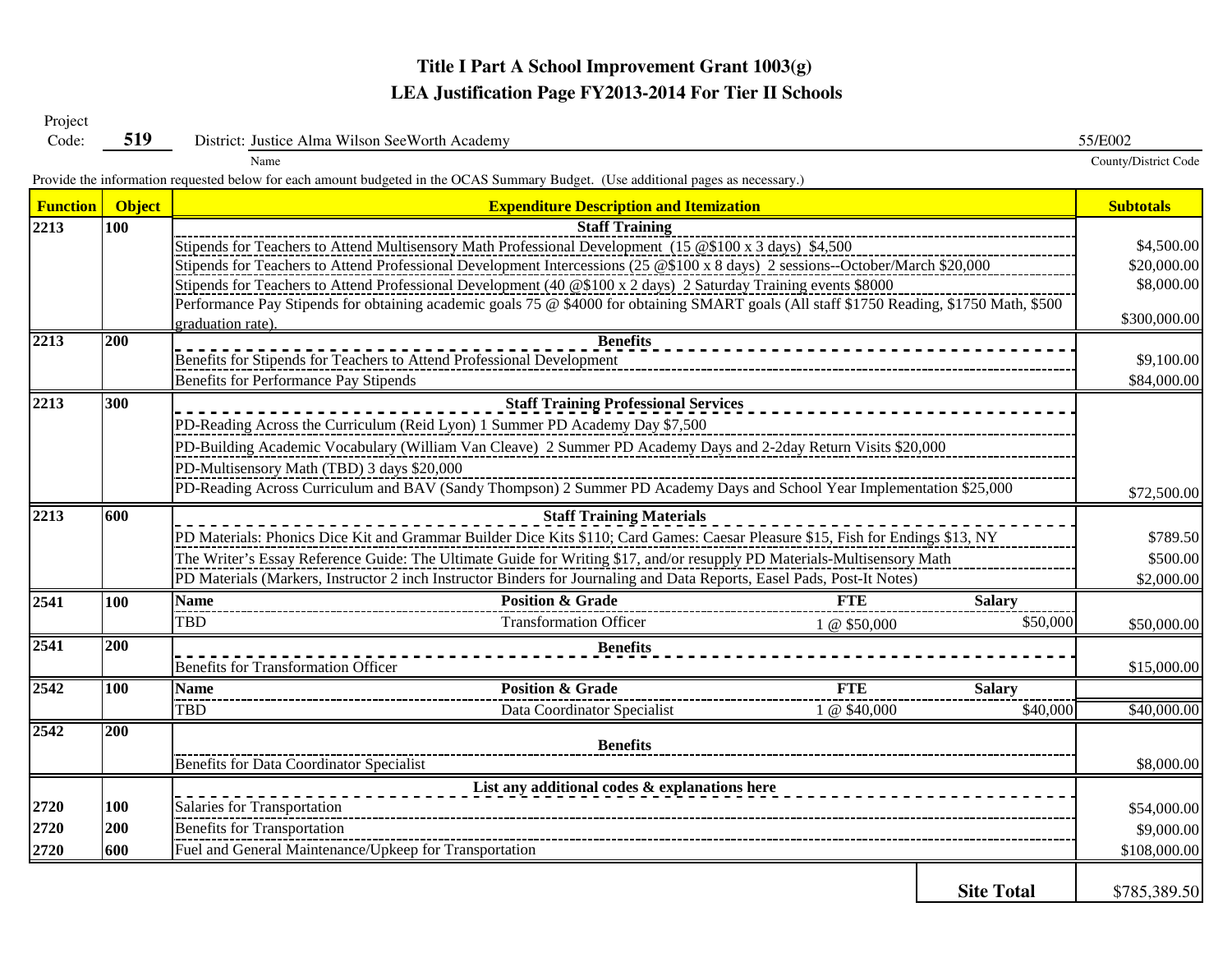#### **Proposed 1003(g) Personnel - Tier II Schools**

List any LEA employee to be **paid in part or in full (salary only) with 1003(g) funds**. Provide ALL information requested below. For positions that will not be filled until a later date, enter "TBF" in the first column. (Use additional pages as needed.) As positions are filled, an updated Personnel Page(s) must be submitted to the SDE Federal Programs office for verification. All personnel MUST be highly qualified.

|                                        |          | Subject<br>Code | Site Code | Grade<br>Level | <b>OCAS</b> Function/Object |     | $1003(g)$ Salary |             | Other                           | Total              |
|----------------------------------------|----------|-----------------|-----------|----------------|-----------------------------|-----|------------------|-------------|---------------------------------|--------------------|
| Name                                   | Job Code |                 |           |                |                             |     | <b>FTE</b>       | Salary      | <b>Salary</b><br><b>Amounts</b> | <b>Salary</b>      |
| Supplemental Math Teachers-TBD         | 207      | 1139/4215       | 972       | $3-12$         | 1000                        | 100 | 5.00             | \$40,000.00 |                                 | $-0$ - \$40,000.00 |
| Supplemental Reading Teachers--TBD 207 |          | 2231/4404       | 972       | $3-12$         | 1000                        | 100 | 5.00             | \$40,000.00 |                                 | $-0$ - \$40,000.00 |
| Turnaround Officer--TBD                | 204      | 7796            | 972       | $3-12$         | 2541                        | 100 | 1.00             | \$50,000.00 |                                 | $-0$ - \$50,000.00 |
| Attendance Advocate-TBD                | 352      |                 | 972       | $3-12$         | 2113                        | 100 | 3.00             | \$25,000.00 |                                 | $-0$ - \$25,000.00 |
| Supplemental Counselor-TBD             | 203      | 1920/7750       | 972       | $3-12$         | 2120                        | 100 | 4.00             | \$40,000.00 |                                 | $-0$ - \$40,000.00 |
| <b>Bus Drivers-TBD</b>                 | 801      |                 | 972       | $3-12$         | 2720                        | 100 | 3.00             | \$18,000.00 |                                 | $-0$ - \$18,000.00 |
| Data Coordinators-TBD                  | 110      |                 | 972       | $3-12$         | 2240                        | 100 | $1.00\,$         | \$40,000.00 |                                 | $-0$ - \$40,000.00 |

#### **Job Description(s) for Title IA Funded Personnel**

Provide rationale as to Title I services being provided under each job title.

Job Title: Supplemental Teacher (Math and Reading 207)

Supplemental HQ teacher who reforms activities concerned with developing specific cognitive skills, in language arts and mathematics, from a deficient level to one that is appropriate to the educational abilities and aspirations of the student. See Individual job descriptions for more information.

Job Title: Turnaround/Transformation Officer (Curriculum Specialist 204)

Review all aspects of SIG implementation activities. This assignment requires expertise in a managing projects, supervising tasks and proven expertise in leading school improvement and turnaround. This staff person serves as a direct contact with the SDE on behalf of administrative and SIG teams. See Individual job descriptions for more information.

Job Title: Attendance Advocate (352)

Develops activities which are designed to improve pupil attendance at school and which attempt to prevent or solve pupil problems involving the home, the school, and the community. This person assists the Parent Liaison by monitoring 100% of the attendance, attending Truancy Court, and supporting the student. See Individual job descriptions for more information.

**Job Title:** Supplemental Counselor (203)

Counseling pupils and parents; providing consultation with other staff members on learning problems; assisting pupils in personal and social development; assessing the abilities of pupils; assisting pupils as they make their own educational and career plans and choices; providing referral assistance; and working with other staff members in planning and conducting guidance programs for pupils. See Individual job descriptions for more information.

**Job Title:** Bus Driver (801)

Drives a bus used in the support of the SIG program. See Individual job descriptions for more information.

Job Title: Data Coordinator Specialist (110)

Generates all student lists for testing, remediation classes and test prep curriculum and materials, works with Instructors and Collaborative teams to review data